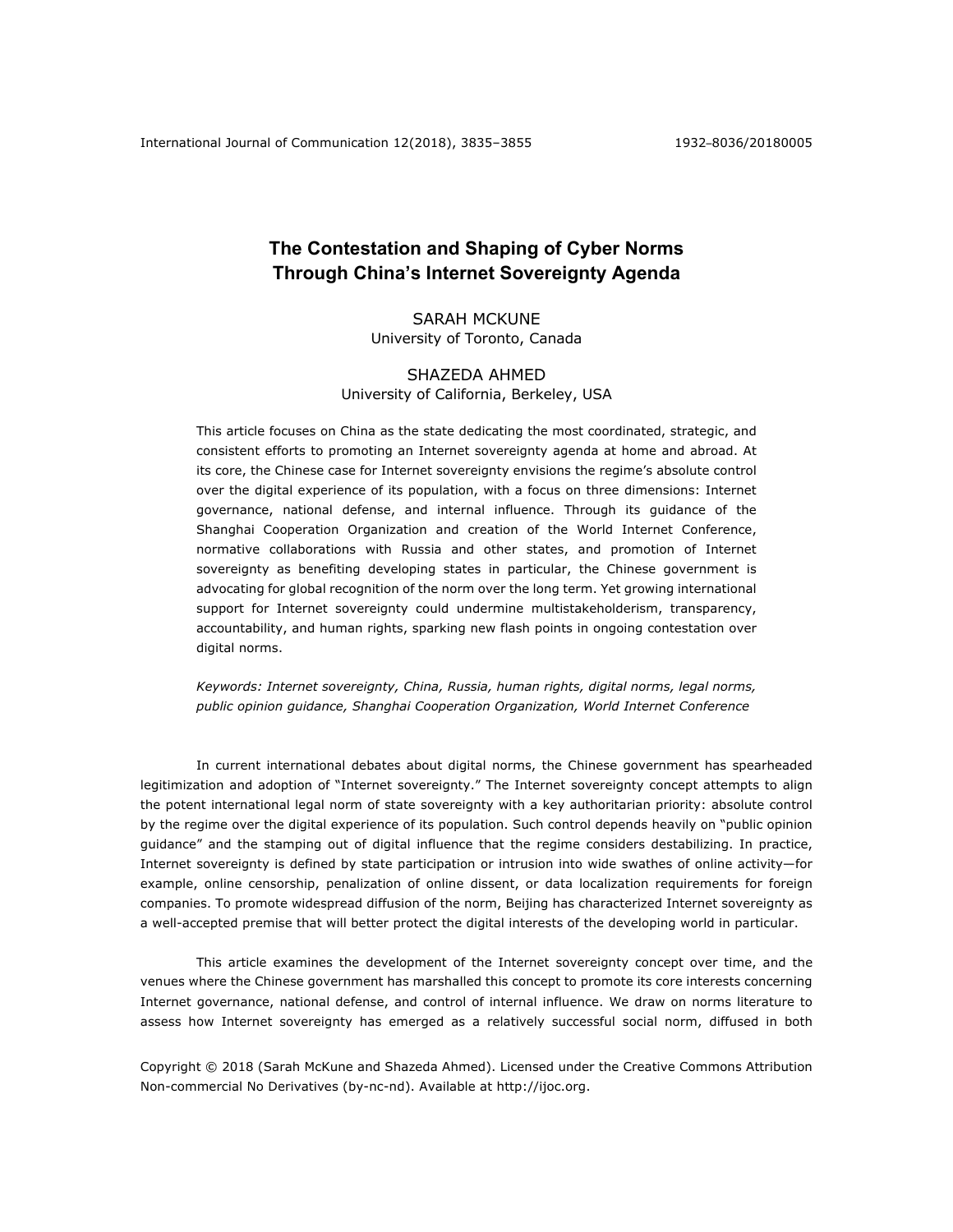principle and practice through the regional Shanghai Cooperation Organization (SCO) and China's World Internet Conference (WIC). We argue that the Chinese government may also seek to characterize and diffuse Internet sovereignty as a legal norm, which could undermine international commitments to transparency, accountability, and human rights. We conclude that the many contradictions inherent in Internet sovereignty, as it exists in practice and discourse today, may ultimately limit its diffusion absent further refinement through ongoing norm contestation.

#### **Methods**

Our arguments about Chinese diffusion of digital authoritarian principles and their associated practices draw on discourse analysis of English and Chinese texts. We accessed the Internet sovereignty literature in Chinese through keyword searches for this term (网络主权, *wangluo zhuquan*, lit. "network sovereignty") in the China National Knowledge Infrastructure database and the Superstar (Chaoxing) database. The former is run by Tsinghua University and several Chinese government ministries related to science, media, and education, and the latter provides more extensive metrics on articles' readership, downloads, and citations within other Chinese texts. These are two of the most widely used academic databases for Chinese sources, both in China and internationally. We initially drew on more than twenty Chinese texts previously uncited or untranslated in English-language analyses to focus on how Chinese academics, military officials, and regulators have internalized the Internet sovereignty concept, settling on ten sources purposively sampled to capture views across these distinct domains.

Analysis of the SCO and China's international diplomacy surrounding Internet sovereignty relies on review of SCO normative documents; the official SCO and SCO Regional Anti-Terrorist Structure (RATS) websites; United Nations documents; reports by nongovernmental organizations (NGOs) such as Human Rights in China, Freedom House, and the Citizen Lab; and news reports.

Analysis of the World Internet Conferences at Wuzhen draws on domestic Chinese and foreign media coverage from the four years (2014–2017) that the conference has been held and proceedings and other documentation from the official conference website. We retrieved many non-Chinese sources by following Twitter hashtags such as #WuzhenSummit and those relevant to specific years of the conferencefor example, #WIC2015.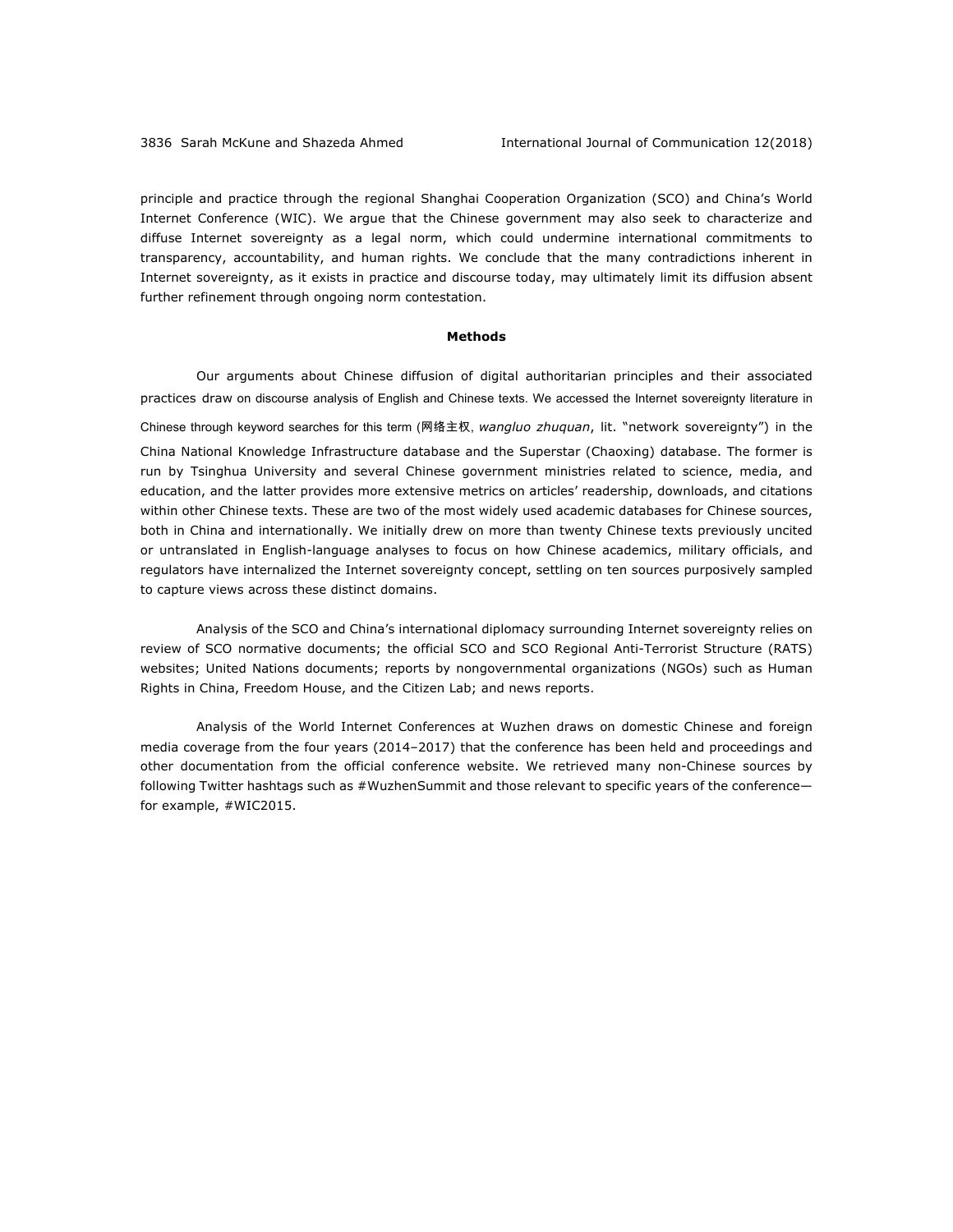## **Internet Sovereignty: Norm Emergence Around China's Digital Authoritarian Practices**

Norms related to government use of information controls—including Internet filtering, content removal, and surveillance—have spread internationally, achieving varying levels of acceptance even among democracies (Deibert & Crete-Nishihata, 2012). At the same time, strong international resistance has emerged against conceding that the Internet, which began as an open commons, is the exclusive province of states; such resistance is often accompanied by insistence on a multistakeholder approach to Internet governance (Antonova, 2013). Mueller (2017) describes the concerns numerous stakeholders have raised around Internet fragmentation resulting from opposing approaches to Internet regulation and governance and governments' attempts to impose traditional notions of sovereignty and jurisdiction upon the digital space.

Within this tumultuous global atmosphere, the Chinese government has been a first mover with its own normative proposal of Internet sovereignty. Beijing has characterized Internet sovereignty as a nonthreatening premise by which to address the digital space—both an extension of the well-absorbed norm of state sovereignty and part of a "new model of international relations" that better represents the interests of the developing world (Ministry of Foreign Affairs of the People's Republic of China [MFA] & State Internet Information Office [SIIO], 2017). Although it is only within the past few years—arguably since the first World Internet Conference in 2014—that the concept has drawn significant attention from the wider international community (Bandurski, 2015b), the Chinese government has developed the policy positions enveloped within Internet sovereignty over a much lengthier span of time.

The Chinese Communist Party (CCP) leadership's concept of Internet sovereignty (also referred to as "cyber sovereignty" and, in earlier iterations, "information sovereignty") is a cornerstone of its overarching cybersecurity—and by extension, national security—strategy ("Xi Jinping Leads Internet Security Group," 2014). The Chinese government has outlined three major dimensions as falling within the scope of the Internet sovereignty concept: a *governance* dimension (e.g., states "must participate in international Internet governance on an equal footing"); a *national defense* dimension (e.g., states should not "engage in, condone or support cyber activities that undermine the national security of other states"); and an *internal influence* dimension (e.g., states have the "right to choose their own paths of cyber development, their models for Internet regulation and their public Internet policies" and should not "interfere in other States' internal affairs") (MFA & SIIO, 2017, p. 4).

President Xi Jinping emphasized "respect for cyber sovereignty" in December 2015 at the second World Internet Conference in Wuzhen, and has since then consistently deployed this term in numerous highlevel speeches on the broader scope of state planning and international security issues. According to Xi, cyber sovereignty is violated when countries "pursue cyber hegemony, interfere in other countries' internal affairs or engage in, connive at or support cyber activities that undermine other countries' national security" (Xi, 2015, para. 10). Xi thus envisions Internet sovereignty as the absolute, exclusive right of the state to control its domestic Internet environment, and its citizens' interaction with that environment. Ye Zheng (2015), a scholar affiliated with the People's Liberation Army (PLA), China's military force, has also described the "the logic of Internet sovereignty as a starting point" for control of cyberspace. He noted that ceded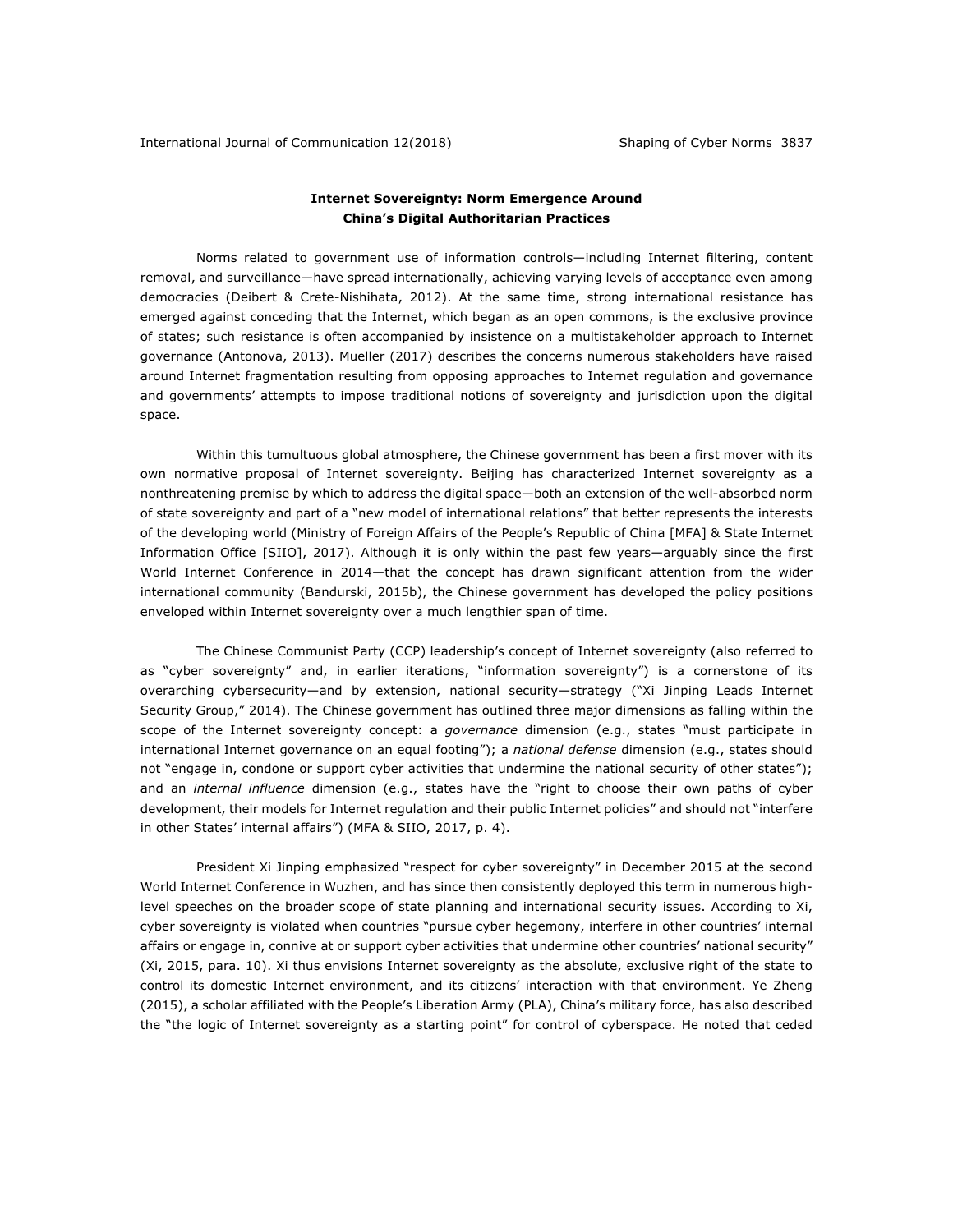Internet sovereignty "will result in the loss of control over the guidance of online public opinion, sparking serious unrest and upheaval in society, directly challenging state power" (Bandurski, 2015a, para. 17), threatening the CCP's long-standing priority of public opinion guidance (Bandurski, 2013; ChinaFile, 2013; Wang, 2010).

#### *Evolution of the Chinese Internet Sovereignty Concept Pre-2013*

Although the rhetoric of Internet sovereignty has been most closely associated with Xi's tenure, the concept's core tenets circulated in Chinese academic and policy circles as far back as the 1990s (and possibly earlier), when the Internet first became popularized in the country. The CCP's state-centric approach to the Internet stems from long-standing concerns over regime control and domestic stability, both of which information flows deeply affect (McKune, 2015b). This view was not limited to China: Mueller (2017) notes that the related concept of "data sovereignty" gained traction in 2001 when many countries balked at extraterritorial data acquisition privileges the USA PATRIOT Act granted the U.S. government, and again in response to the global expansion of cloud computing in the late 2000s.

In a prescient article from 2000, "Network Security, Sovereignty, and Innovation," top-flight engineer Ji Zhaojun (2000) raised concerns that have since become hallmarks of the current Chinese case for cyber sovereignty: comparison of Internet sovereignty to sovereignty over national airspace and maritime space, the need to raise domestic awareness of Internet sovereignty, the fragility of open global networks running on the U.S.-created TCP/IP protocol, and "resolution of network security and innovation problems from the Internet sovereignty perspective" (p. 20).

Further rooting digital interaction in its material forms, Chen Xueshi (2004) of the PLA-affiliated National University of Defense Technology defined national "information borders" as "the national securityrelevant virtual space (and corresponding physical carriers) stored on electronic devices used by a state's infrastructure systems, government, and extra-governmental institutions and individuals" (p. 20). This early definition has not changed substantially in the ensuing decade-plus.

In Beijing's arguments for global acceptance of Internet sovereignty, the concept's consistency is used to assert its legitimacy. A source government officials and scholars alike often provide as evidence that the Chinese government has consistently valued this principle is the 2010 white paper, "The State of China's Internet." In the "Protecting Internet Security" section, this document regarded the Internet as a component of China's infrastructure and stated that the Internet within Chinese borders belonged under PRC sovereignty and jurisdiction (Ye, 2015), crystallizing the leadership's linkage of security, sovereignty, and information controls.

Since 2010, the definitional scope of cyber borders in China has grown to include "Internet infrastructure, wireless technology facilities, and cloud computing infrastructure" (Liu, 2012, p. 65) and the "Chinese Internet's domain names and related public services" (Ye, 2015, p. 29), including the claim that "the financial, telecommunications, transportation, energy, and other . . . core national networked systems, should all be seen as forming a state's national Internet borders" (Liu, 2012, p. 65). There is no definitive,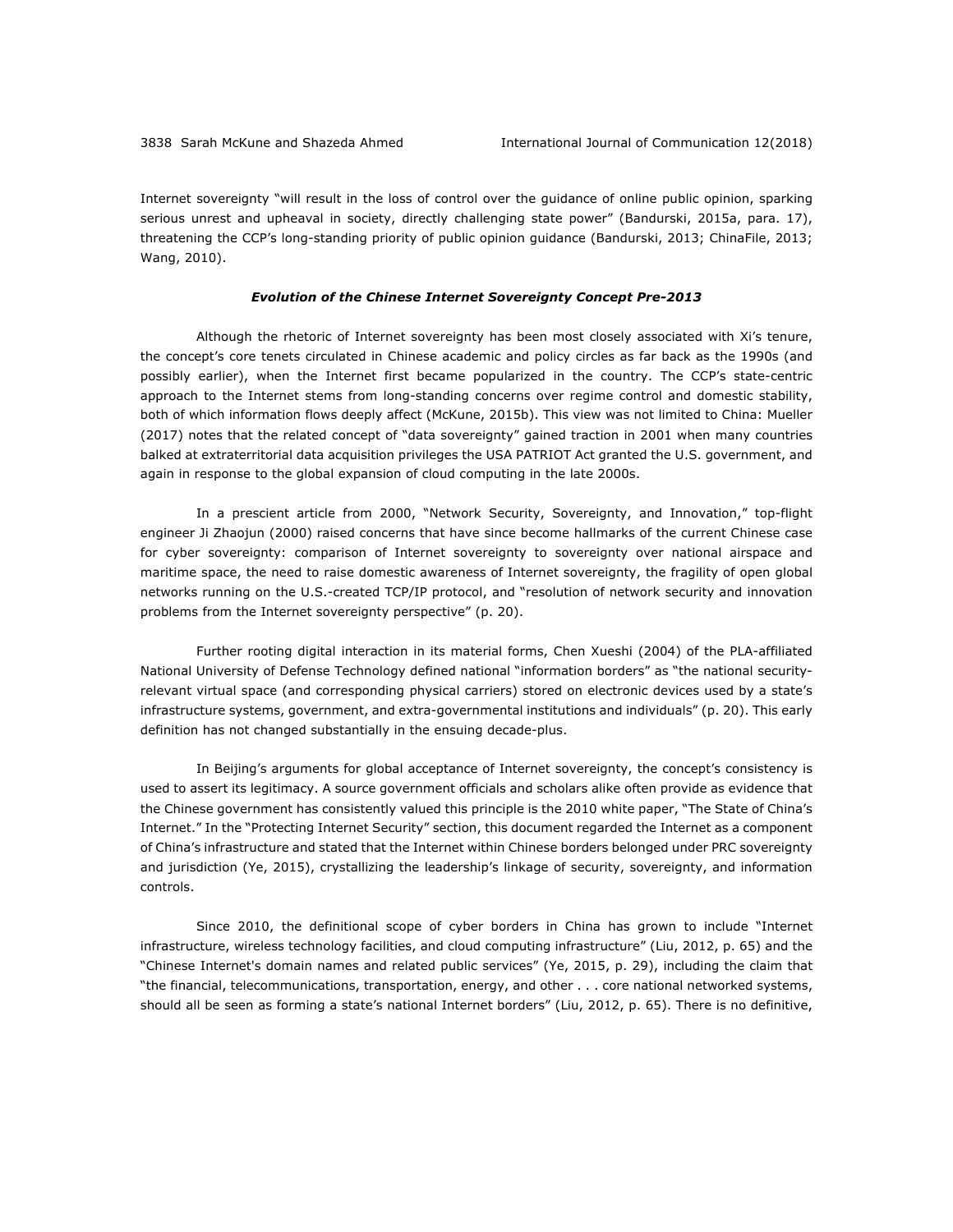government-issued statement on the precise parameters of China's cyber borders, yet these explications provide a sense of what might be expected from such a definition.

#### *Post-2013 Shifts in China's Internet Sovereignty Strategy*

Mueller (2017) points out that international debates over Internet sovereignty predate Edward Snowden's 2013 revelations about the U.S. National Security Agency's global espionage campaigns—an observation the Chinese literature supports. Post-2013, Chinese writings about Internet sovereignty proliferated, with a focus on how to defend cyber borders. In an article on Internet sovereignty for the journal *China Information Security*, PLA-affiliated authors Ye Zheng and Zhao Baoxian (2014) propose that,

[Having] grasped the reality that cyber hegemons are more reliant on information networks, and more afraid of their destruction, [we must] develop attack-centered cyber combat measures, and use independently created technology to shape our real combat capabilities. [We have to] use asymmetrical search and destroy policies against enemies [寻求破敌], and build all-new, normalized cyber attack capabilities. (p. 31)

Ye (2015) has also advocated for Chinese citizens to band together while the state

lead[s] the people to recognize that it is necessary to defend the sovereignty of the state's land, sea, sky, space, and cyberspace . . . as well as to fight a battle for all citizens' defense of Internet sovereignty in the information age. (p. 29)

From the inception of the information sovereignty principle, ideological arguments for its enforcement stemmed from a fear that information transmitted into China from outside its borders would corrode regime stability, whether by chance or by design. A more recent concern is that a lack of control over China's Internet users via highly coordinated online censorship could lead to an outcome similar to the Arab Spring, which some Chinese critics consider a case of ceded Internet sovereignty (Ye & Zhao, 2014). Casting further into the past, another commentator cited the collapse of the Soviet Union as indicative of the loss of control over information within state borders (Ran, 2017). Regime stability is clearly at the forefront of the Internet sovereignty agenda, and it is the most appealing promise of this norm for authoritarian developing states.

Beijing's extraterritorialization of the Internet sovereignty principle is meant to normalize its associated policies. Pre-2013, the Chinese view of Internet sovereignty lacked its current urgency and international character. Mueller (2017) argues that rather than simply fragmenting Internet governance, China instead practices *alignment*: incentivizing other countries to internalize and adopt a model of Internet governance that "re-align[s] control of communications with the jurisdictional boundaries of national states" (pp. 18–19).

Chinese supporters of Internet sovereignty argue that because the United States and Europe were the first to establish and regulate core Internet infrastructure, both these physical systems and power over their use are concentrated in wealthy democracies even though the majority of global Internet users are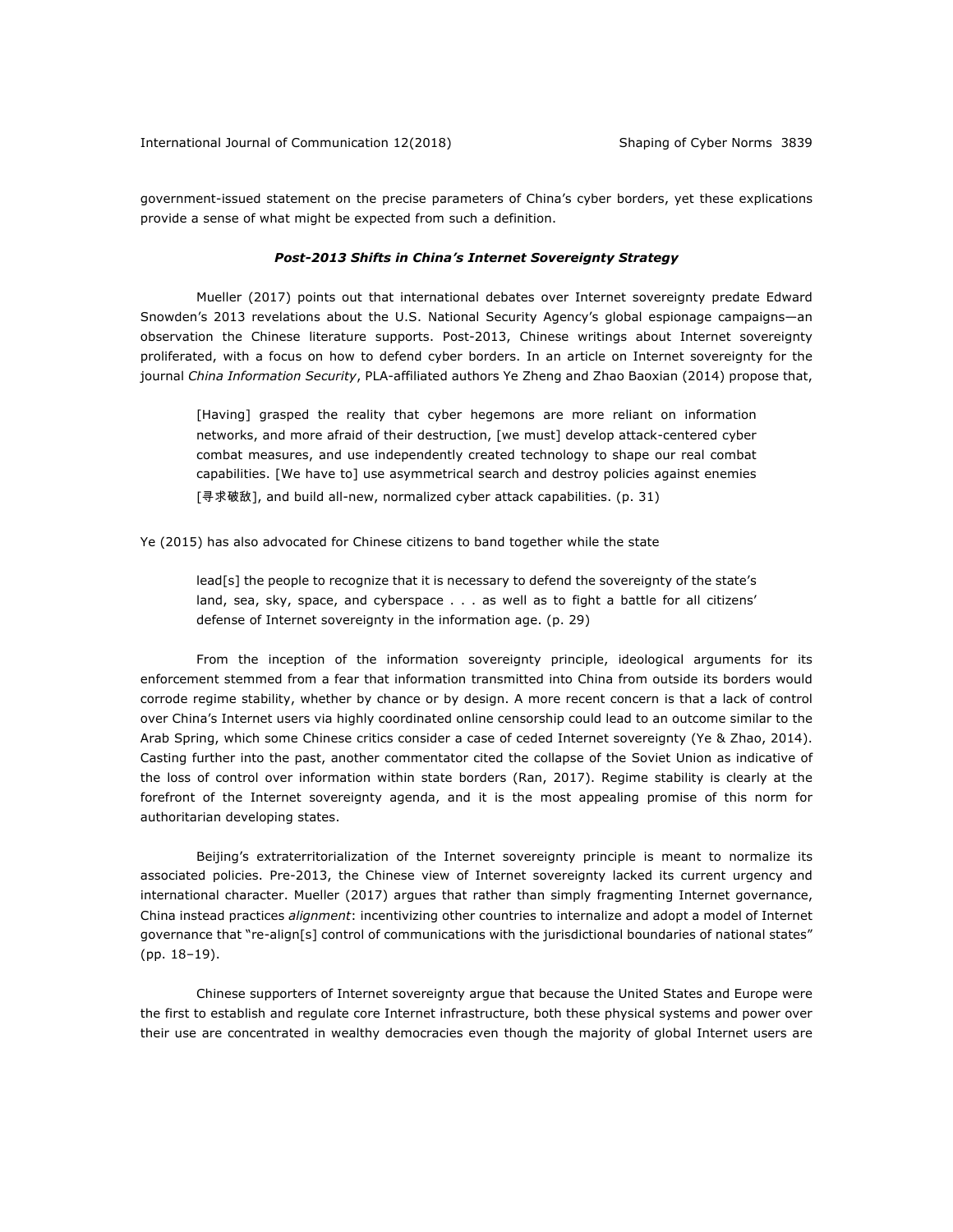from developing countries. The biggest shift in thinking about Internet sovereignty between the 1990s and the post-2013 Chinese literature on the subject marks the emergence of an alignment strategy: the argument that China should combine forces with developing nations around the world to gain international respect for Internet sovereignty and its concomitant digital authoritarian practices—a foundational goal of China's annual World Internet Conference. Some arguments for proportionate representation are muchneeded, such as initiatives for more global Internet infrastructure to be built in places with higher concentrations of new Internet users. Yet these ambitions are overshadowed by many of these states' censorship and criminalization of online activism or, more recently, data localization practices that enable local law enforcement to access domestic users' personal data even when hosted by foreign companies. Similar strategies extend to international human rights law, which has not shifted policies within China but which instead the Chinese government is subtly altering.

## **Contestation and Diffusion of the Internet Sovereignty Agenda**

Literature on international norms elucidates patterns of norm emergence, contestation, and diffusion that are helpful for understanding Internet sovereignty's normative evolution. Finnemore and Sikkink (1998) lay out the life cycle of a norm in three stages: *norm emergence* through the efforts of a "norm entrepreneur;" *norm cascade*, when "more countries begin to adopt new norms more rapidly even without domestic pressure for such change" (p. 902); and *norm internalization*, when a norm becomes widely accepted and is viewed as noncontroversial. "No matter how a norm arises, it must take on an aura of legitimacy before it can be considered a norm" (Florini, 1996, p. 365). As more recent literature recognizes, however, "the content of norms is far from static or singular, but rather subject to ongoing contestation" (Krook & True, 2010, p. 110). Such contestation could weaken *or* strengthen a norm over time (Deitelhoff & Zimmermann, 2013, pp. 4-5).

The Chinese government, as the primary norm entrepreneur of Internet sovereignty, has long sought international legitimization of the concept to justify its domestic agenda. After years of Beijing promoting Internet sovereignty, the concept is now widely discussed, though its legitimacy is still critically questioned in international debates. As such, Internet sovereignty is in the norm emergence phase. The content and language of Internet sovereignty has evolved much over the past two decades, reflecting ongoing contestation among states' digital policy prerogatives. Krook and True (2010) describe how norms are dynamic and "may encompass different meanings, fit in with a variety of contexts, and be subject to framing by diverse actors"—actually facilitating diffusion (pp. 104–105). Ben-Josef Hirsch (2014) similarly notes that "norm emergence is a dynamic process in which ideas, practices, and consensus change significantly" (p. 825). Internet sovereignty shows such dynamism, adapting to the evolving objectives and interests of those states that assert it and to shifts in the geopolitical arena that major digital conflicts frequently trigger.

It is no surprise that Internet sovereignty has gained traction alongside China's increasing global prominence and economic clout. Norm contestation is a natural result of rising powers' interest in challenging inadequate representation in international forums and normative content established by prior hegemons (Newman & Zala, 2017). Indeed, China, purportedly speaking on behalf of the developing world, has highlighted insufficient non-Western representation in Internet governance, the dangers of the United States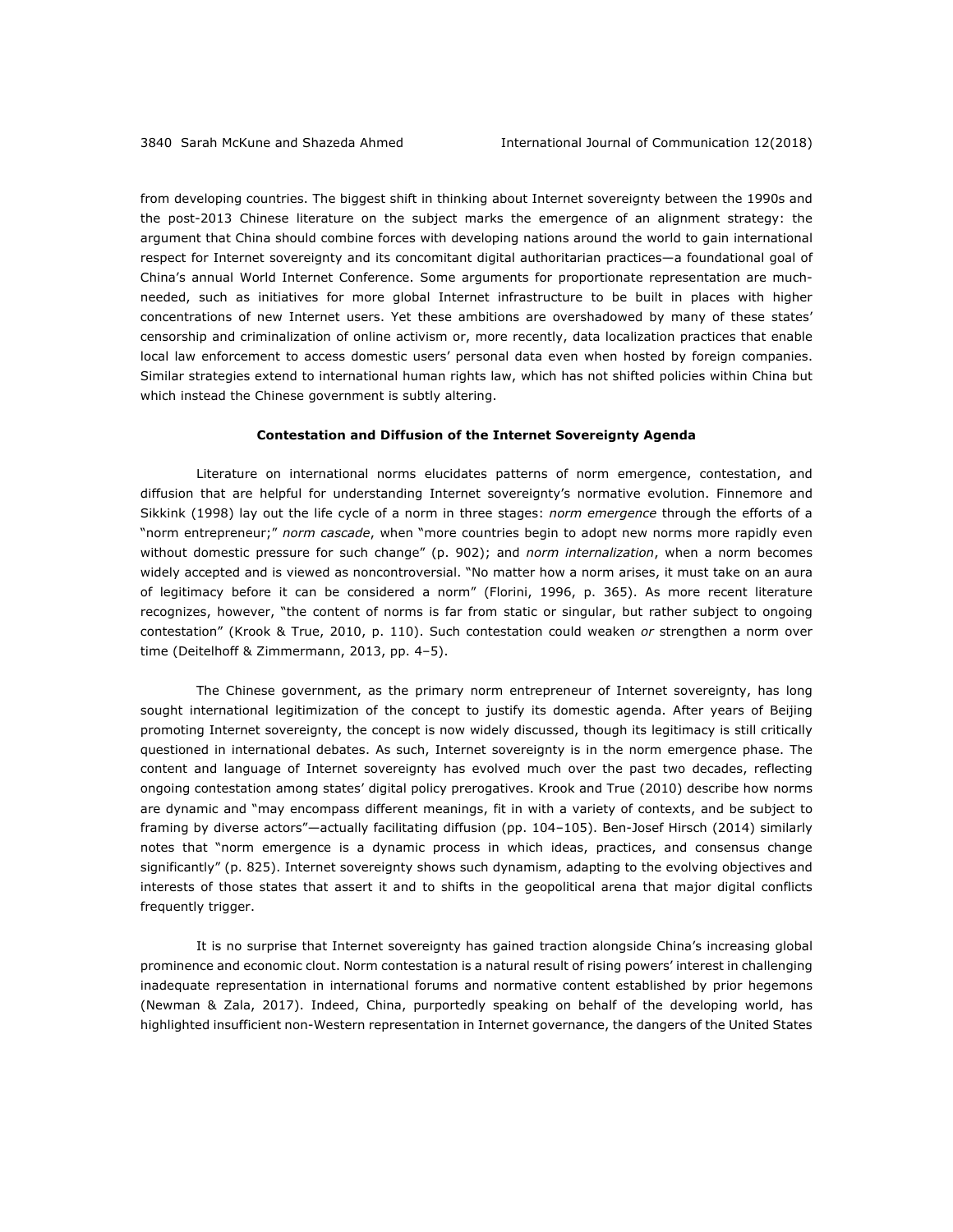as an unchallenged "cyber hegemon," and the inapplicability of "Western values" in Internet sovereignty discourse. Beijing has sought to increase its influence in international forums by advancing the Internet sovereignty model as the polar opposite of "Internet freedom," which many governments link to the Arab Spring and efforts at regime change.

In such a contestation scenario, the norm "selected will depend on three factors . . . the relative prominence of each of the contested norms, their relative compatibility or coherence with other prevailing norms, and the extent to which they fit the existing environmental conditions" (Florini, 1996, p. 378). In that sense, the SCO has been crucial to the incubation and strengthening of the Internet sovereignty norm. At the regional level, among SCO members, Internet sovereignty enjoyed the prominence, coherence, and environmental conditions initially absent on the wider international stage. Even so, given the dynamic nature of norms, the ability "to predict which international norms will emerge and which will not survive is limited" (Ben-Josef Hirsch, 2014, p. 825). Normative progress attained thus far, however, suggests that the discourse of Internet sovereignty has staying power in the international community.

The SCO has served as a first staging ground in the norm elaboration and diffusion process, which originally coalesced around "information security." Following the vigorous contestation of norms of information security at the international level, however, it may be that the Chinese government has turned to its Wuzhen Process for a new articulation based on Internet sovereignty.

#### *Through the Shanghai Cooperation Organization*

The Shanghai Cooperation Organization, which China and Russia spearhead, is perhaps one of the most successful examples of multilateral embrace of digital authoritarian norms and practices. The original membership roster of the SCO, established in 2001, consisted of China, Russia, Kazakhstan, Kyrgyzstan, Tajikistan, and Uzbekistan. In June 2017, India and Pakistan joined the SCO as full members. Since its establishment, this regional body has slowly and steadily built up its normative framework and international influence, primarily focusing on security by "combating terrorism, separatism, and extremism" (the "three evils") and on the creation of "a democratic, fair and rational new international political and economic order" (Shanghai Cooperation Organization [SCO], 2001, para. 2)—a significant foray by China into multilateral norm-setting. SCO member state cooperation has coalesced largely around shared interest in maintaining regime stability in the face of feared "color revolutions" and interference from "foreign hostile forces." Security cooperation within the SCO has raised human rights concerns, given the founding member states' propensity to identify ethnic groups and political opposition as security threats combined with the policy harmonization and extradition cooperation that is streamlined through the SCO framework (Human Rights in China [HRIC], 2011). Normative and practical cooperation includes both elements that are specific to the digital space, as well as a broader security apparatus covering the "three evils" that likewise applies to their digital manifestations.

The digital aspects of SCO member state cooperation follow similar patterns in crystallizing member state consensus—here, regarding notions of information security (led by Russia) and Internet sovereignty (led by China)—and extending practical cooperation and policy around such consensus. The SCO's approach to regional security came to include a strong digital component by 2009, when the member states adopted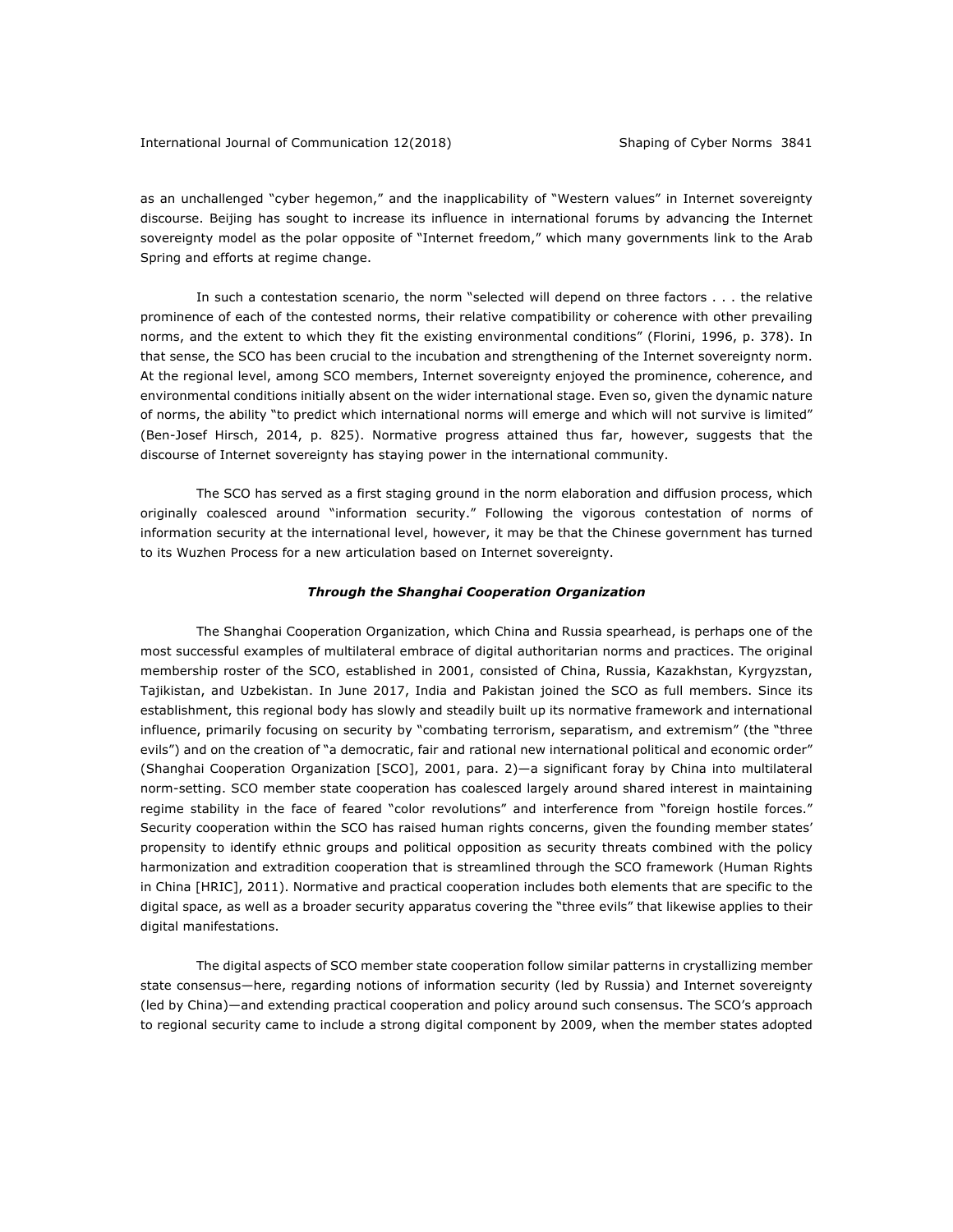an Agreement on Cooperation in the Field of International Information Security. That agreement, among others, drew heavily on well-established Russian precedent (McKune, 2015a) and elaborated "main threats" and "main areas of cooperation" (SCO, 2009). More recently, under the 2017 Convention on Countering Extremism, each member state committed to "monitoring the media and the Internet for timely detection and suppression of the spread of extremist ideology" and restricting online access to materials deemed extremist (SCO, 2017).

The Regional Anti-Terrorist Structure, the SCO's operational unit devoted to combating the three evils, has taken steps to mobilize such cooperation, illustrating diffusion of authoritarian practices. Member states have indicated they work together to prevent the use of the Internet to propagate "terrorist, extremist, or separatist" ideologies. RATS maintains its own database of information related to such threats as well as a Unified Investigative Register containing details on people and entities suspected of these acts. Each member state's law enforcement agencies may access or submit information to these databases, potentially duplicating and elevating any due process shortcomings. The same data may possibly be employed in censorship or surveillance efforts.

RATS has also coordinated two SCO Anti-Cyberterror Exercises in Xiamen, China. Reflecting member states' preoccupation with internal influence via digital mediums, the inaugural exercise in 2015 simulated the dissemination of "information inciting terrorism, separatism, and extremism on websites, forums, and social networks within SCO member states, [which] caused extremists hiding out in these SCO member states to launch terrorist attacks" (China Information Security, 2015, p. 70). SCO member state authorities cooperated to locate "the terrorist organizations' instigatory information on websites and social communication platforms," and "discovered information about the posters' identities and locations, arrested them, and finally eliminated the terrorist threat" (China Information Security, 2015, p. 70).

RATS held the second such exercise in December 2017. This time the participants were joined by new member states India and Pakistan (Meng, 2017; "SCO Countries Hold Drill," 2017). The exercise involved a coordinated response to "terrorist groups us[ing] the Internet and social networks to spread terrorism, separatism, and extremism" and "trying to recruit members from the SCO countries" (Meng, 2017, para. 2). Notably, RATS also used technology offered by Chinese digital forensics company Meiya Pico (2018) during the joint exercise. The company indicates that it has provided training (offered with Russian translation) in all six of the original SCO member states. Thus, in what amounts to diffusion by practice of priorities, capabilities, and techniques, SCO member states are normalizing their cooperation regarding targeted online content and discovery of those responsible for that content. The SCO and RATS within it are seeding the field, integrating Chinese prerogatives and even technology within member states' security cooperation.

With regional security mechanisms in place and functional, the SCO has also served as a platform to disseminate member states' digital norms to the international community. SCO member states twice submitted for debate at the United Nations General Assembly an International Code of Conduct for Information Security, once in 2011 and again in 2015 (McKune, 2015a). This effort to create consensus around preferred digital norms reiterated core principles of Internet sovereignty and information security. In March 2017, China built on this effort by proposing an International Cyberspace Cooperation Strategy to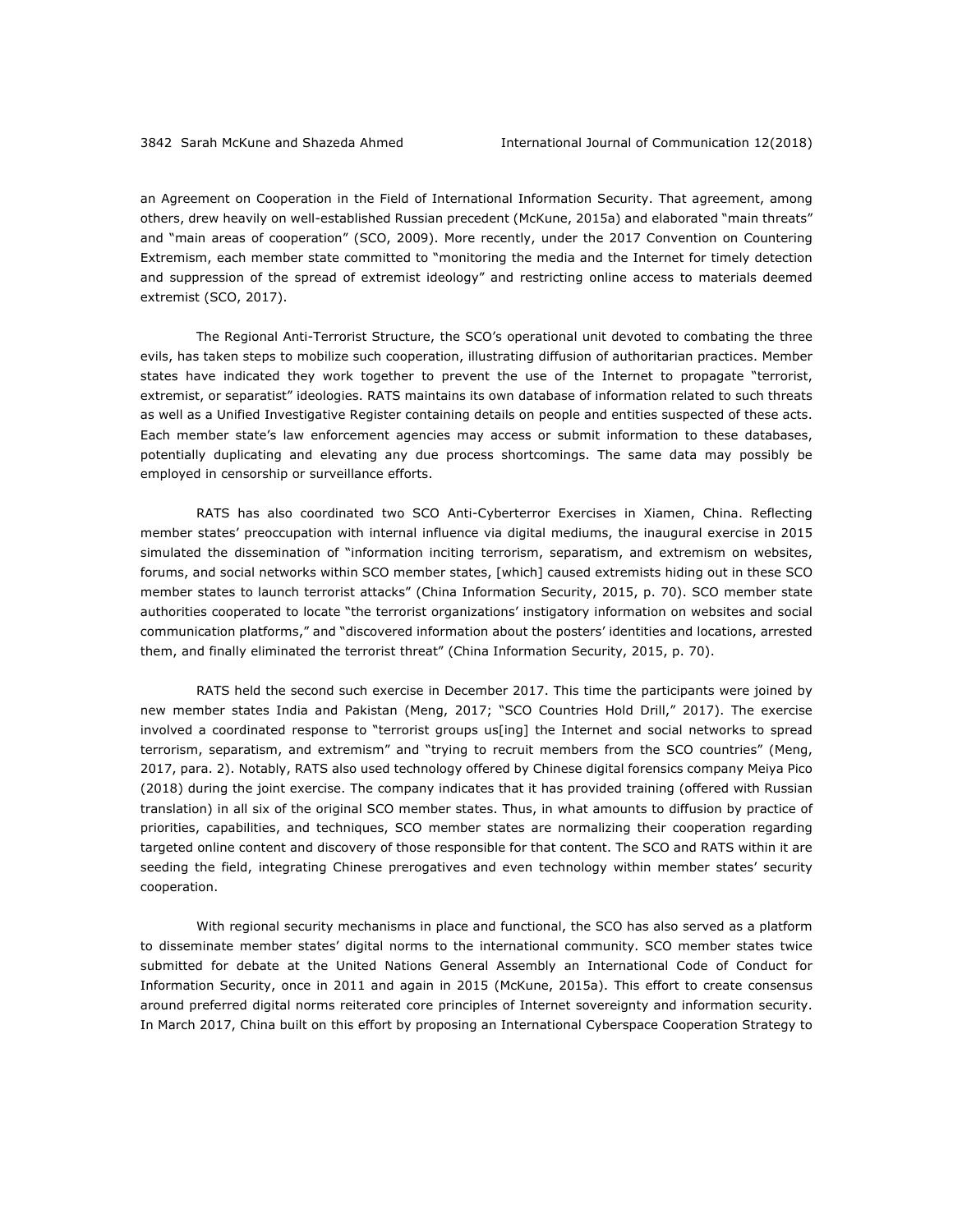#### International Journal of Communication 12(2018) Shaping of Cyber Norms 3843

the United Nations Conference on Disarmament, highlighting its predecessor codes proposed by the SCO (MFA & SIIO, 2017). The strategy noted: "We have now seen interference in other countries' internal affairs through the malicious use of ICT and we have seen cybersurveillance activities on a massive scale" (p. 3).

The evolution of China's normative approach, from a reliance on the Russian notion of information security to its own language around Internet sovereignty, is consistent with Ben-Josef Hirsch's (2014) elaboration of "ideational change," which describes

how the process of norm promotion is actually prompted and preceded by a process of ideational contestation, debate, and discussion that refines and selects the ideas that are associated with the norm's practice, which ultimately come to define an international norm. (p. 813)

The SCO forum and RATS have played an important role in the iterative process of norm emergence in furtherance of regime control: they have facilitated information exchange and comparison of experiences as well as practical law enforcement cooperation. Successful approaches have been adopted, advanced, and refined regionally and internationally. One can appreciate the extent to which the most influential member states—China and Russia—have informed and emboldened each other when comparing information control tactics, some of which were quite novel in their original conception (see Table 1).

The SCO and its patron states China and Russia have effectively carried the water in advancing digital authoritarian norms and practices on the international stage. Yet there are contradictions below the SCO's veneer of harmonization. On the one hand, the SCO has had two key impacts: (a) diffusing security imperatives and concrete modes of cooperation to SCO states, thereby creating a bulwark for regime preservation; and (b) advancing legitimation of SCO norms as a new world order in international diplomacy, regionally as well as at the UN and other international bodies, to reduce criticism and generate acceptance if not outright imitation—of domestic policies. The fact that India, often touted as "the world's largest democracy" (though recognized as flawed in a number of respects) has now joined the SCO, demonstrates the significant potential for diffusion of authoritarian norms and practices.

On the other hand, in practice, SCO member states ignore notions of sovereignty and noninterference in the digital space when it suits them. For example, China is known to conduct pervasive digital intrusion and espionage against extraterritorial targets, including not only state actors but also the Chinese diaspora, civil society entities, media outlets, and others beyond its borders (Citizen Lab, 2014; McKune, 2015b). Researchers have uncovered China's use of an offensive weapon, co-located with the Great Firewall, to insert malicious content in unencrypted Web traffic to overseas users (Marczak et al., 2015). Moreover, within the broader SCO membership, Russian demands for noninterference in internal affairs strain credulity following its 2016 U.S. election-related operations. Finally, some evidence has emerged suggesting the SCO member states even target *each other* in digital operations (Falcone & Miller-Osborn, 2016; Margolin, 2016; Ray & Falcone, 2016), in contravention of SCO agreements.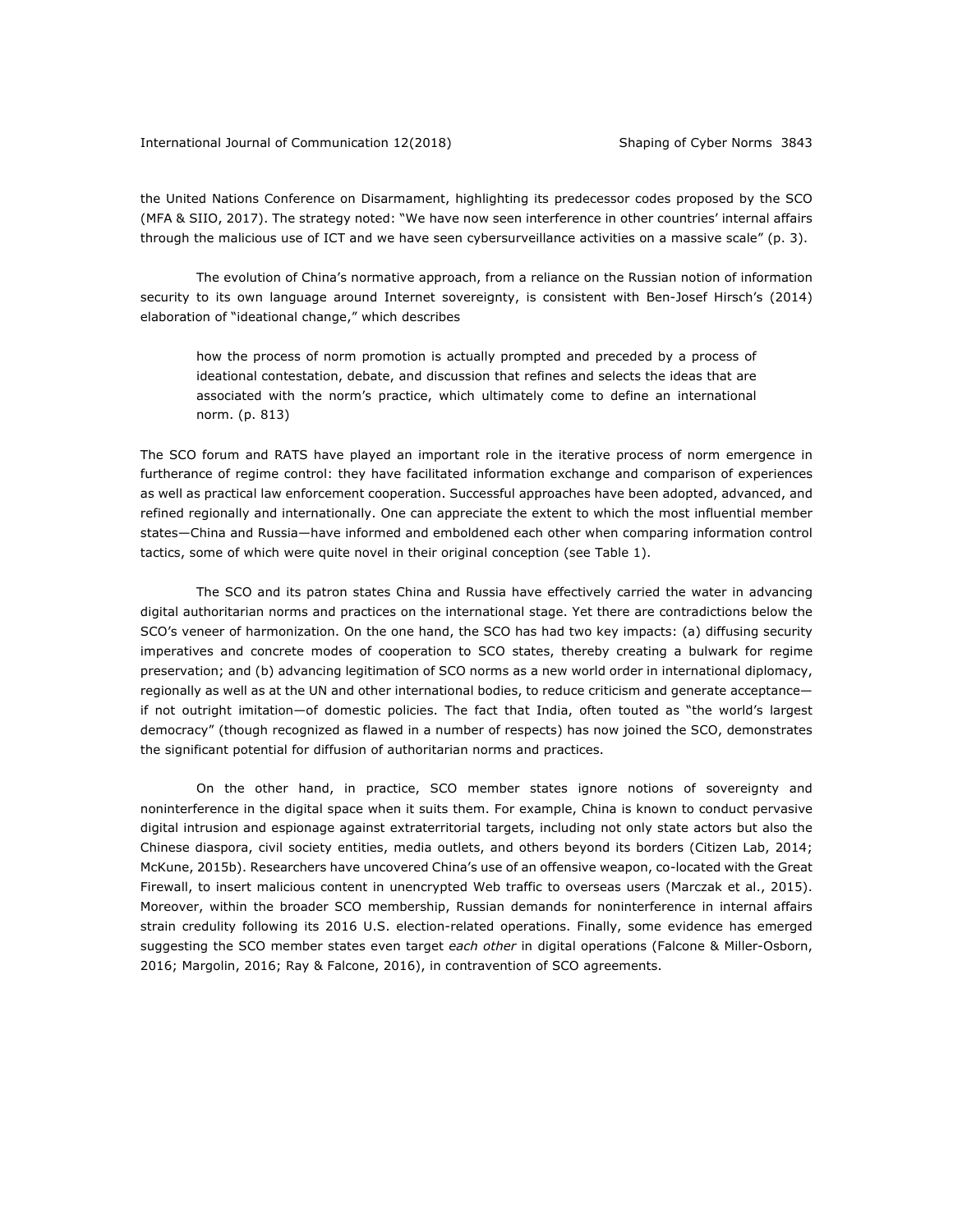| Digital authoritarian<br>practice                                  | China                                                                                                                                        | <b>Russia</b>                                                                                                                                                                                                                                            |
|--------------------------------------------------------------------|----------------------------------------------------------------------------------------------------------------------------------------------|----------------------------------------------------------------------------------------------------------------------------------------------------------------------------------------------------------------------------------------------------------|
| Data localization                                                  | Articles 37 and 66 of Cybersecurity<br>Law (June 2017)                                                                                       | Amendments to On Personal<br>Data Law (Federal Laws No.<br>242-FZ and No. 526-FZ)<br>(September 2015)                                                                                                                                                    |
| <b>Restrictions on VPNs</b>                                        | Ministry of Industry and<br>Information Technology directive to<br>restrict VPN access (July 2017)                                           | Amendments to Information,<br>Information Technology, and<br>Protection of Information Law<br>(Federal Law No. 276-FZ)<br>(November 2017)                                                                                                                |
| Penalties for reposting<br>targeted content                        | Major domestic media outlets<br>banned from reposting content<br>(2017)                                                                      | Anti-Extremism Law (2002, with<br>subsequent amendments and<br>additions)                                                                                                                                                                                |
| Real-name registration<br>requirements                             | Article 24 of Cybersecurity Law<br>(June 2017)                                                                                               | Bloggers Law (August 2014);<br>Amendments to Information,<br>Information Technology, and<br>Protection of Information Law<br>(Federal Law No. 241-FZ)<br>(January 2018)                                                                                  |
| Restrictions on encryption                                         | Article 18 of Counter-Terrorism Law<br>(requiring telecoms and ISPs<br>provide decryption services to<br>assist public and state security in | Amendments to Anti-Terrorism<br>Law (Federal Law No. 374-FZ)<br>(July 2016)                                                                                                                                                                              |
|                                                                    | investigating suspected terrorist<br>activities) (January 2016)                                                                              | Blocking Telegram encrypted<br>messaging app (April 2018)                                                                                                                                                                                                |
| Strategic censorship of<br>content deemed threatening<br>to regime | Great Firewall (ongoing<br>development since arrival of<br>Internet in China)                                                                | Internet blacklisting coordinated<br>through Roskomnadzor [Federal<br>Service for Supervision of<br>Communications, Information<br>Technology and Mass Media]<br>(launched with passage of 2012<br>Internet Restriction bill, Federal<br>Law No. 139-FZ) |

# *Table 1. Trendsetters? Digital Authoritarian Developments in China and Russia.*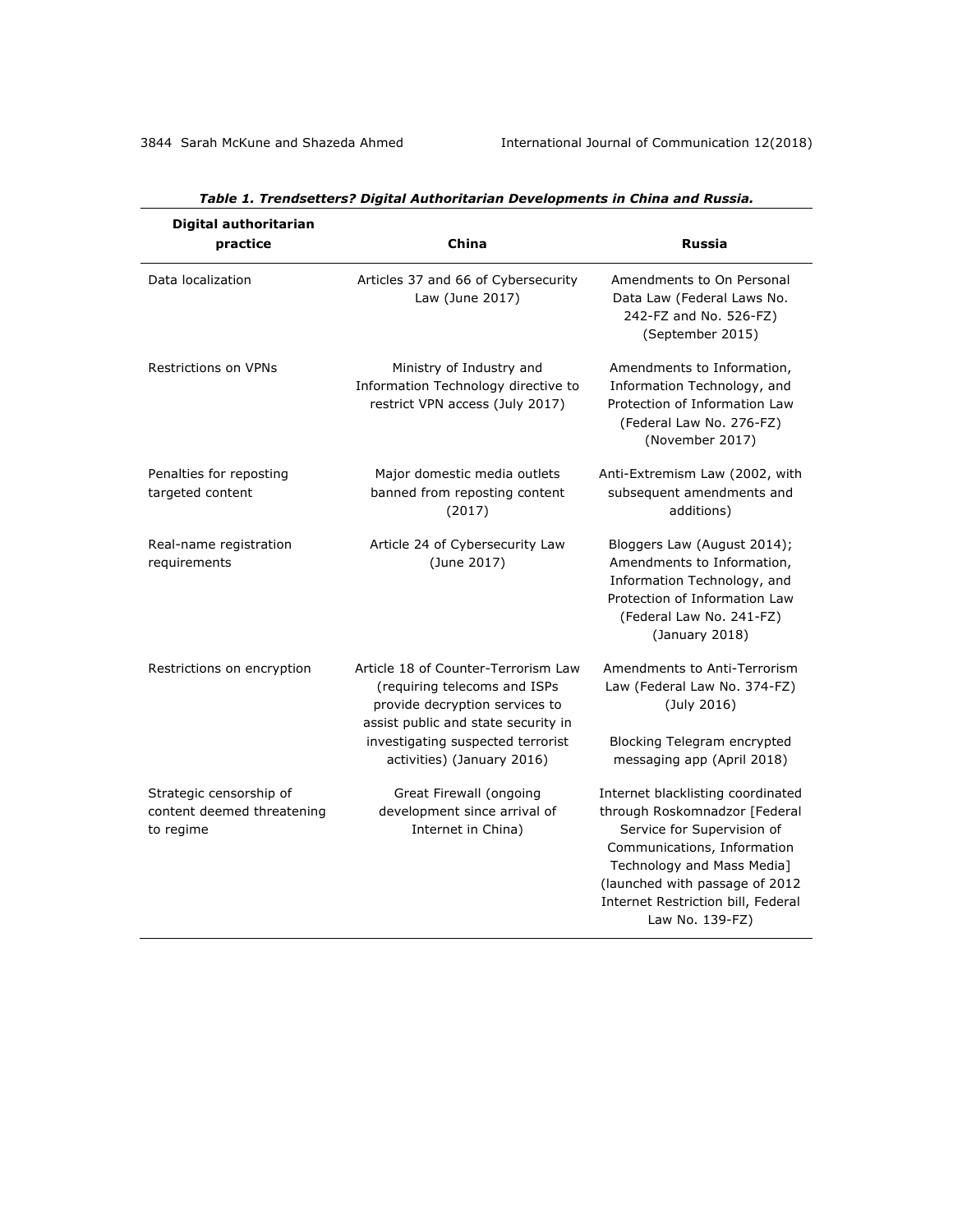### *Through the Wuzhen Process*

A second site through which the CCP attempts to diffuse its digital authoritarian practices and alignment strategy is through annual meetings of the World Internet Conference held in Wuzhen, China, since 2014. Convening world leaders, Internet operations figures from the Internet Corporation for Assigned Names and Numbers (ICANN), and the Asia-Pacific National Network Information Centre, top executives from technology firms—including Facebook, Amazon, Google, Apple, Alibaba, and Tencent—and members of think tank and research communities, the WIC showcases the homegrown Chinese tech industry while promoting Internet sovereignty and multilateralism. The WIC's reach is far less pervasive than the SCO's, though the latter set the stage for the increasingly ostentatious WIC by encouraging SCO member states to attend in the hopes of gaining access to companies that may invest in their information technology sectors. All four iterations of the WIC, also called the Wuzhen Summit, have demonstrated the double standards and lack of accountability that have come to typify China's digital authoritarian practices.

Chinese media has portrayed the WIC meetings as representative of a broad international consensus on the direction global Internet regulation should take, which both their outcomes and actual proceedings do not reflect. Nevertheless, Chinese news media regarded the second WIC (December 2015) as a successful instance in which Xi Jinping publicly advocated for Internet sovereignty. His speech on the subject was domestically heralded as "having launched the 'Wuzhen Process' . . . This will be one of China's most important contributions to the world, and marks a major step in the forward march of transforming the global order of cyberspace governance" (Shen, 2015, para. 16). Specifically, former Chinese head of the Cyberspace Administration of China, Lu Wei, cited Xi Jinping's "four principles and five points" as foundational to the Wuzhen Process of reforming Internet governance, including the principle of "respect for Internet sovereignty" (Lu, 2016).

An egregious violation of the Wuzhen Process's own claims of "openness and cooperation" is its creation of a small locus of Internet connectivity that skirts the Great Firewall: foreign participants at all of the Wuzhen conferences could access websites that are blocked in China, while domestic Chinese journalists have not been allowed into the spaces where these Web browsing restrictions were lifted (Horwitz, 2017). Nested within this unblocked zone, however, at least one noteworthy act of censorship transpired.

At the second Wuzhen Summit, Wikipedia founder Jimmy Wales gave an address that was altered in its Chinese translation on the official WIC website. Wales's original comment, "the idea that any one government can control the flow of information of what people know in their territory will become completely antiquated and no longer possible," was translated as "Probably we will see improved machine translation, which will very much enhance person-to-person communication. And also the government could conduct good analysis on people's communication in various relevant areas" (Areddy, 2015, paras. 6-8). Both incidents typify Beijing's lack of accountability in upholding its own purported Internet agenda at home.

Although it was remarkable that Wales and other high-level representatives of online platforms that are blocked in China attended the Wuzhen conferences, some critics have focused on where world leaders who attended the conference come from as indicative of where China's global influence over Internet governance is growing. Seven heads of state attended the 2015 WIC; all hailed from Central and South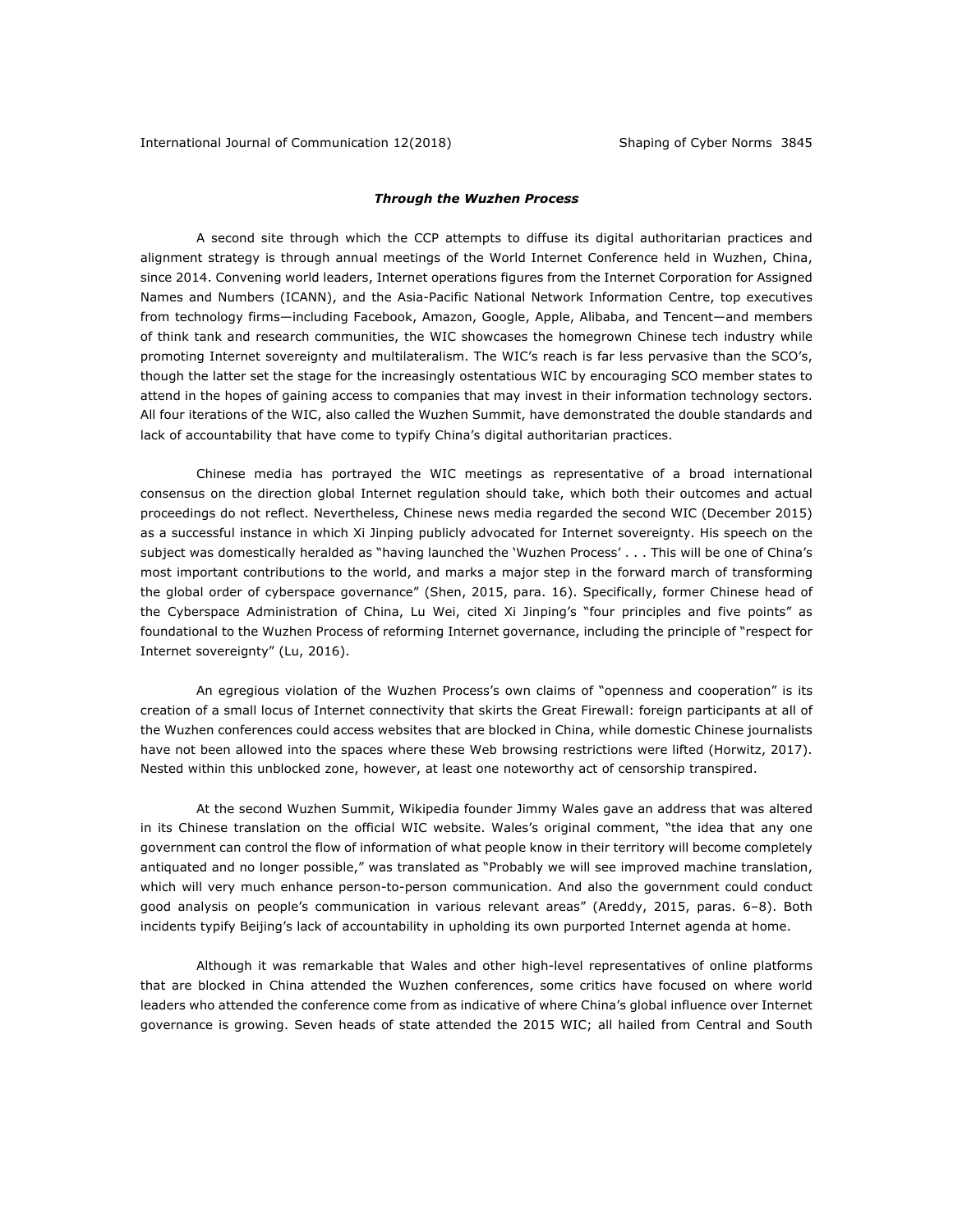Asian countries that stand to benefit from China's One Belt, One Road infrastructure-building investments projects, which include the laying of fiber-optic networks for high-speed Internet connectivity (Timmons, 2015). Six of these states are SCO members and share practices of online censorship similar to China's. While international headlines about the 2017 WIC focused on the attendance of Apple's and Google's CEOs, a major story in the shadows of the summit involved efforts to address developing countries' concerns about Internet infrastructure buildout, poverty alleviation, and closing the digital divide (Ahmed, 2017).

The Wuzhen Process has yet to take off internationally, however, and continues to remain so illdefined that at least one WIC participant has even characterized it as inching toward multistakeholderism. Writing about the 2016 WIC, Bruce McConnell (2017) of the EastWest Institute noted that Fadi Chehadé, a member of the WIC advisory committee and former ICANN CEO, regarded the committee's closing statement as "a model of [the] participatory process." McConnell highlights the statement's emphasis that "Governments, international organizations, Internet companies, technology communities, civil organizations, academia, and individuals will all take positive actions to safeguard and promote deepening pragmatic cooperation on building the Internet shared and governed by all" (para. 9). At none of the Wuzhen Summits have "civil organizations" partaken in the mostly consultatory role that nongovernment actors such as tech company executives play. Some critics may argue that this exclusion of civil society actors does not differ from how multistakeholder Internet governance has operated since the 1990s (Carr, 2015). It is unsurprising that in China, too, the only efforts domestic NGOs are invited to participate in serve commercial ends, such as the Internet Plus Alliance Alibaba's founder chaired at the 2016 WIC.

As one representative of digital rights NGO Access Now noted on Twitter, it may not be a coincidence that the 2015 WIC was held on the same dates as the 10th meeting of the World Summit on the Information Society. Part diplomatic theater and part high-tech expo, the Wuzhen Summit aims to distract attention away from efforts to secure multistakeholder Internet governance by juxtaposing access to Chinese technology markets, firms, and outbound investment with tacit agreements to replicate the state's Internet governance goals outside its borders.

# **Assessing Internet Sovereignty From an International Legal Perspective**

China has for many years been a staunch proponent of both sovereignty—with particular attention paid to territorial integrity and noninterference in internal affairs—and Internet sovereignty. It has treated the two as intertwined, arguing that Internet sovereignty flows from the nature of sovereignty itself. A deeper dive into the relevance and meaning of the Internet sovereignty concept to the Chinese government is essential to understanding its prospects for diffusion and wider impact. Do the Chinese government and other states consider Internet sovereignty a *social norm*—that is, a voluntary, nonbinding standard of appropriate behavior (with China and Russia as the standard bearers for the developing world)? Or do they see Internet sovereignty as a *legal norm*, rooted in international law and reflecting existing rights and responsibilities of states (thus opening the door to legal consequences for breaches resulting in internationally wrongful acts)? While additional research may clarify these questions further over time, Chinese government and academic rhetoric in domestic and international forums suggests the stronger view that Internet sovereignty amounts to a legal norm based on international law.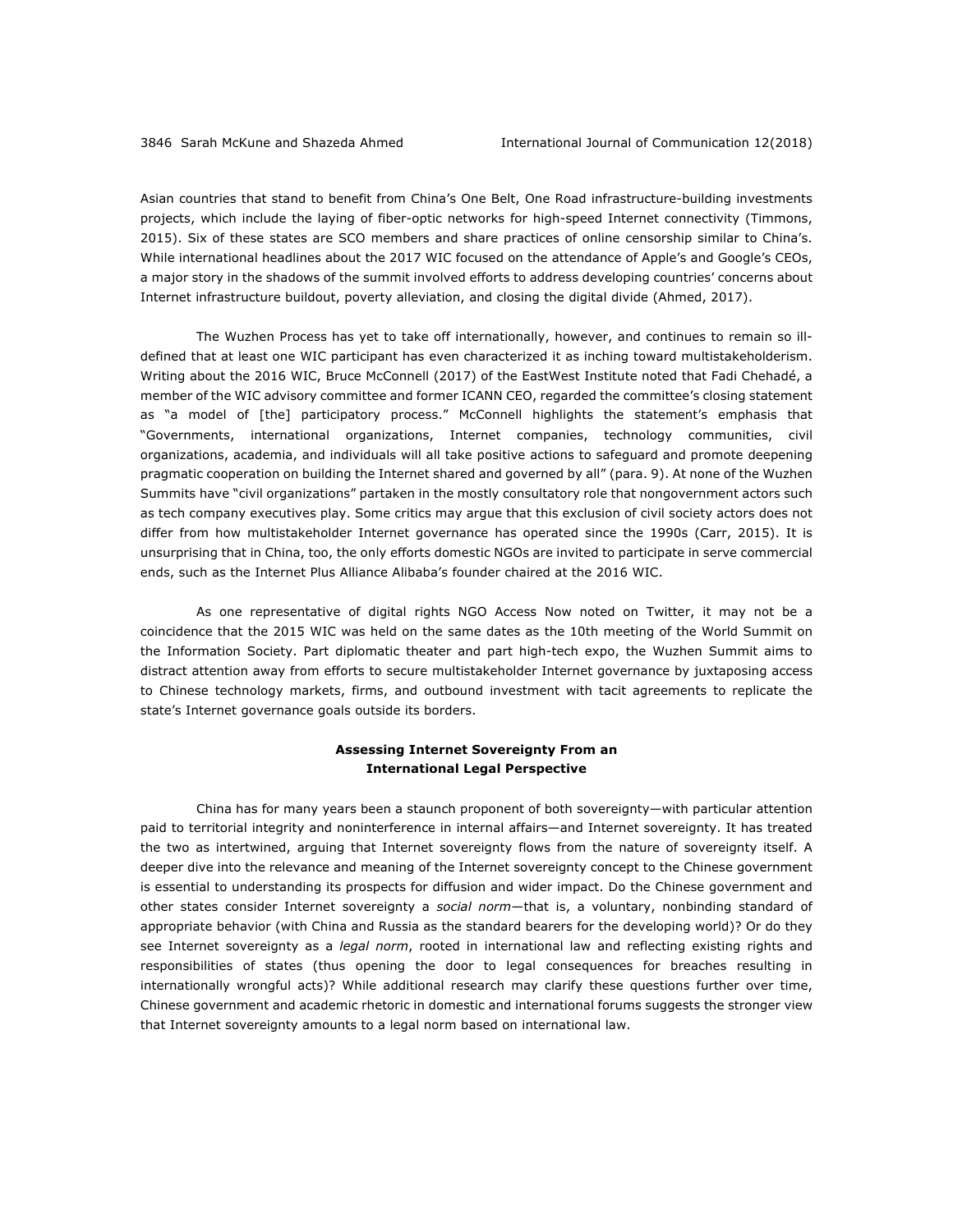Scholars have noted the tendency to confuse the language of legal and social norms in discussions around cybersecurity and governance (Schmitt & Vihul, 2014, pp. 4, 6–9; Tikk & Kerttunen, 2017, pp. 24– 27). Conflation of the two may only be natural: Brunnée and Toope (2010) recognize that both social norms and legal norms concern shared social understandings. However, they enumerate additional "criteria of legality" that distinguish legal norms, including (among others) generality, promulgation, clarity, noncontradiction, and constancy over time (p. 206).

While Brunnée and Toope (2010) highlight the interaction between social and legal norms, they clarify that "legal norms arise when shared normative understandings evolve to meet the criteria of legality, and become embedded in a practice of legality" (p. 203). This may take the form of customary international law or treaty law. The benefits of establishing a legal norm through the process of normative contestation reside largely in state perception of their "bindingness," because the "normative power of contestation is ambivalent as long as it cannot be channeled into institutions that bind applicatory discourses to the normative system. Legalizing a norm is a strategy to allow for such an institutionalization" (Deitelhoff & Zimmermann, 2013, p. 9).

Invocation of international law underpins Chinese government engagement on Internet sovereignty issues in international forums. The governments of China and Russia—and the SCO on their behalf—"treat state sovereignty as the defining principle of international law" (Roberts, 2017, p. 292). This approach is apparent in official international policy pronouncements by one or both states dating back for many years, including the Five Principles of Peaceful Coexistence (China, 1953), the Declaration on the Establishment of the SCO (2001, para. 5), the SCO Charter (2002, Art. 2), the Russia-China Joint Declaration (2002), both versions of the International Code of Conduct for Information Security (2011, 2015), the Russia-China Joint Declaration on the Promotion of International Law (2016), and the International Cyberspace Cooperation Strategy (China, 2017). It is therefore unsurprising that China has staked the legitimacy of its digital control apparatus on sovereignty as an incontrovertible legal principle. Characterizing Internet sovereignty as a valid legal norm is a way for the Chinese government to (a) advance its own interpretation of international law while challenging Western hegemony; (b) shield its actions and policies from rights-based criticism; and (c) build pressure against the activities of others that it views as contrary to Internet sovereignty.

As previously noted, the Chinese government's articulation and practice of Internet sovereignty encompass a governance dimension, a national defense dimension, and an internal influence dimension. Yet despite official insistence that Internet sovereignty is rooted in the legal concept of state sovereignty, the internal influence dimension does not appear to adequately exhibit the criteria of legality. It does not meet the requirements of generality, accessibility, clarity, noncontradiction, and constancy over time: Internet sovereignty is too amorphous to define and alert the international community and domestic audiences to the full scope of behavior that violates the norm, leaving interpretation of what constitutes interference with internal affairs entirely to government discretion. Indeed, the Chinese government's public opinion guidance initiatives necessarily fluctuate in response to world events and evolving public narratives. When a norm "maintains space for political assessments," the legality of the norm is weakened "as regards the requirements of generality, clarity and constancy over time" (Brunnée & Toope, 2010, p. 208).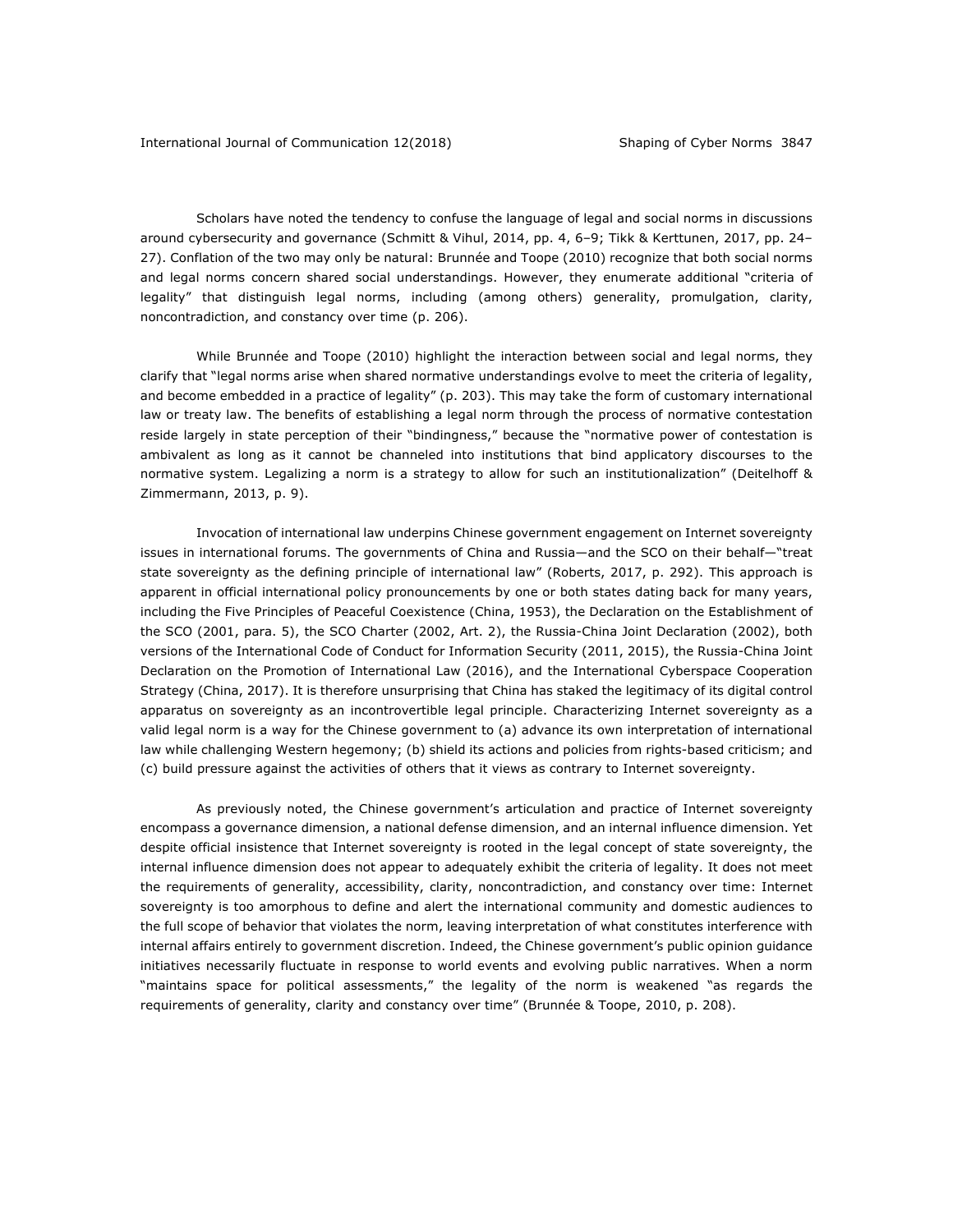Linking the Internet sovereignty norm to state sovereignty does not cure such shortcomings. In their case study of the emergent "responsibility to protect" norm, Brunnée and Toope (2010) describe how linking the norm to existing legal categories (those of international crime and state responsibility) "ensures the norm's consistency with established international law . . . thereby addressing the requirements of noncontradiction and constancy over time" (p. 206). That "the responsibility to protect concept makes explicit what international law already requires" (p. 207) enhanced its potential to achieve the status of a legal norm.

In the case of Internet sovereignty, however, the opposite is true: international law pertaining to nonintervention in internal affairs, an integral aspect of state sovereignty, contradicts the Chinese government's approach. The perceived threat of internal influence by digital means does not meet international legal standards pertinent to nonintervention. The International Court of Justice (1986), in the case of *Nicaragua v. U.S.*, articulated wrongful intervention as follows:

A prohibited intervention must accordingly be one bearing on matters in which each State is permitted, by the principle of State sovereignty, to decide freely. One of these is the choice of a political, economic, social and cultural system, and the formulation of foreign policy. Intervention is wrongful when it uses methods of coercion in regard to such choices, which must remain free ones. (p. 108)

As the court made clear, coercion by another state is a critical element in identifying a prohibited intervention.

The Chinese government has conveyed its views that the forms of influence made possible through digital mediums intrude on the government's own choices in the political, economic, social, and cultural spheres, and thus amount to interference in its internal affairs. It has referred to the actors behind such influence as "Western anti-China forces," linked them with domestic social movements, and stressed the government imperative of public opinion guidance and ideological control (ChinaFile, 2013)—an approach consistent with threats identified in the SCO Agreement on Information Security and with SCO practice.<sup>1</sup>

Under international law, however, prohibited interventions concern the activities of states rather than private, nonstate actors. Beyond hostile states, protagonists of concern to the Chinese government on the influence front include ICT companies (which Beijing sees as vectors of home state ideologies), journalists, NGOs, foundations, and activists. Not coincidentally, targeted entities closely reflect the composition typically associated with "transnational advocacy networks," which rely heavily on information exchange to promote rights (Keck & Sikkink, 1999, pp. 91–93). The government has targeted these entities with censorship, digital surveillance, foreign funding laws, and other intense regulatory scrutiny and

 $<sup>1</sup>$  In elaborating the threat of "dissemination of information harmful to the socio-political and socio-economic</sup> systems, spiritual, moral and cultural environment of other States," the agreement identifies this threat as emanating "from states, organizations, groups of people or individuals that use the information infrastructure to disseminate [harmful] information" (SCO, 2009, Annex 2, para. 5).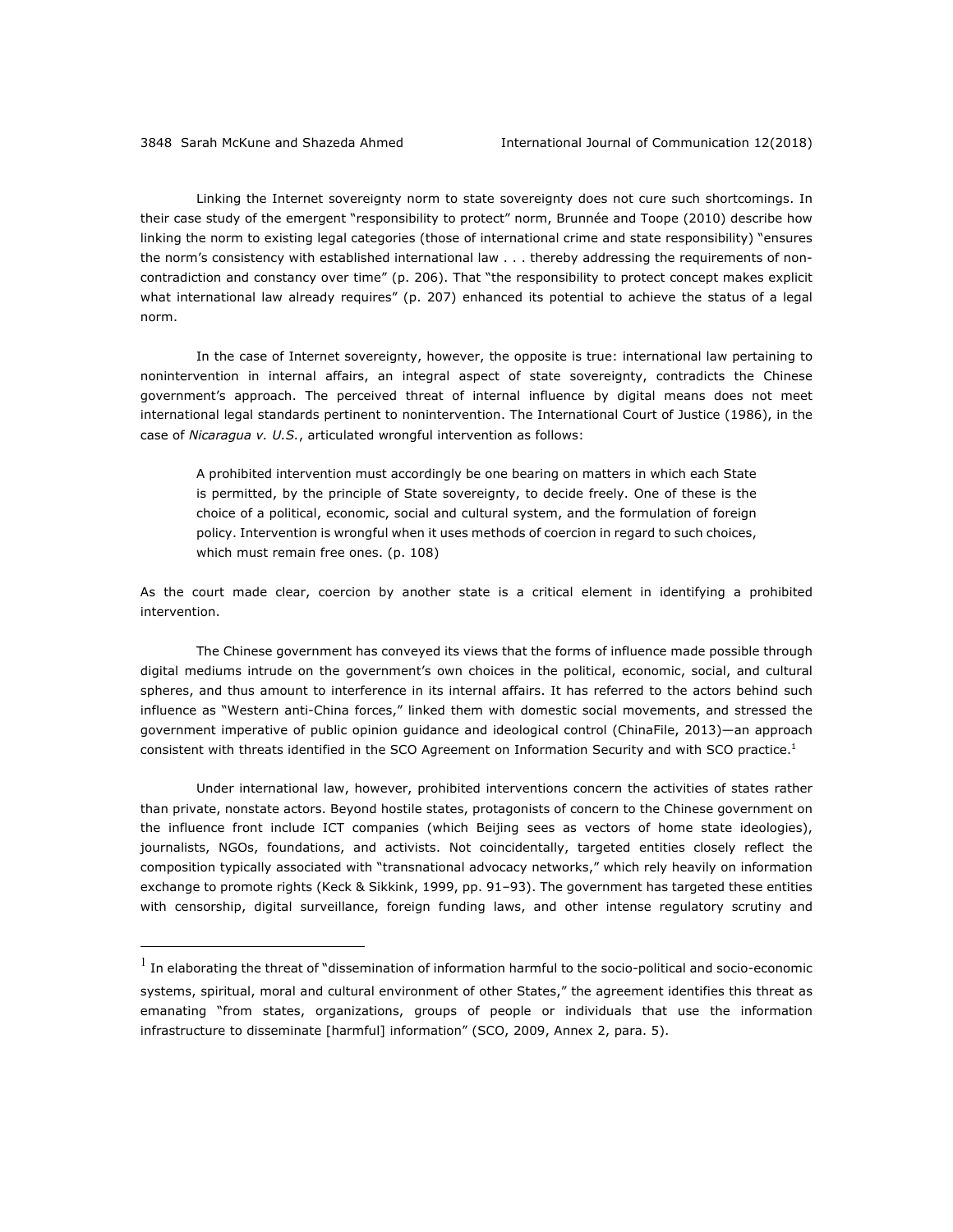restrictions. As a matter of international law, however, the activity of nonstate transnational advocacy networks does not amount to prohibited intervention (Cassese, 2005, pp. 53–54; Kunig, 2008, para. 8). It is only when activities are attributable to a state itself—for example, when state "organs have co-operated with these entities" (Kunig, 2008, para. 8)—that the activities could be evaluated as potential prohibited interventions. Issues such as U.S. government support for Internet freedom initiatives, or the projection of soft power through media, tech companies, and other entities, may raise questions concerning the extent to which a transnational advocacy network or its participants operates on a state's behalf. A clear and factspecific nexus would need to exist, however, to credibly assert that these entities' activities are attributable to a state; the blanket approach to non-regime influence adopted within the Internet sovereignty norm is outside the letter of international law on this count.

Moreover, the influence of primary concern within the Internet sovereignty agenda does not amount to coercion under international law. Coercion is "more than mere influence. It involves undertaking measures that deprive the target State of choice" (Schmitt, 2017, p. 8). Online activities targeted by Internet sovereignty thus must exceed standard manifestations of digital influence to qualify as coercion. While subversive propaganda that "aim[s] to foment revolt or civil strife in another State or [is] devoted to assisting illegal and violent activities" may amount to coercion (Kunig, 2008, para. 24), a far wider range of content and activities is restricted on the basis of Internet sovereignty, including expression on historical events or news of public interest. "Not prohibited by the non-intervention principle is criticism of the internal politics of another State, if this criticism is substantiated by facts" (Kunig, 2008, para. 24).

Perhaps most importantly, Internet sovereignty also fundamentally contradicts established international human rights law. It is well understood that China and Russia have subordinated human rights law to principles of sovereignty in their engagement with the international legal framework (Roberts, 2017, pp. 291–293). Even so, the incompatibility of Internet sovereignty and international human rights law requires explicit discussion and understanding, particularly given that the rhetoric employed in promoting the Internet sovereignty concept frequently makes casual but inaccurate, incomplete, or unsubstantiated reference to human rights. As Schmitt and Vihul (2014) elaborate, should states accept an understanding of human rights law "as inconsistent with their need to ensure, for instance, the security of their cyber systems, they may begin to act contrary to the [human rights] norm." Such state practice may, over time, "be viewed by states as legal, such that the original human rights norm will have been modified. Given the novelty of cyber activities, they are particularly vulnerable to this dynamic of customary law" (p. 5).

Not least among such threatened norms is the right to freedom of opinion, which, under international human rights law, is considered an absolute right. This "right to hold opinions without interference also includes the right to form opinions" (Kaye, 2015, p. 8). Internet sovereignty, with its emphasis on "public opinion guidance" online, suggests de facto interference in the right to form opinions.

The Chinese government has gauged the receptivity of the international community to Internet sovereignty by characterizing it as an international legal norm. This tactical approach is evinced by China's hitching of its digital agenda to the notion of sovereignty itself—a notable change from the previous normative discourse around information security. The Chinese government has not masked its intentions; as stated plainly in its International Cyberspace Cooperation Strategy, "China is committed to ensuring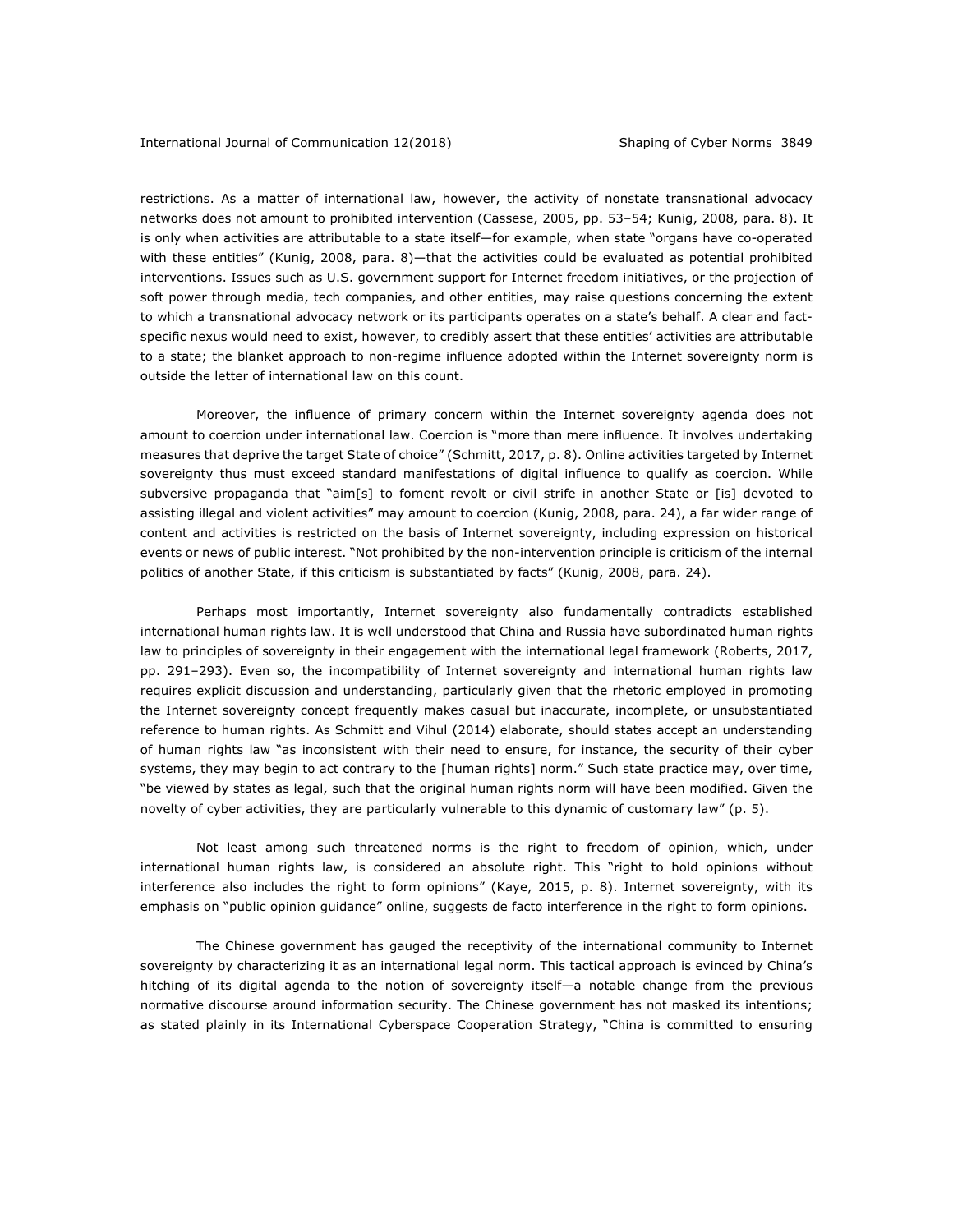peace and security in cyberspace and, *on the basis of State sovereignty*, establishing a just and coherent international cyberspace order. *It has worked actively to advocate for and build international consensus on this question*" (MFA & SIIO, 2017, p. 6; emphasis added). Successful diffusion of Internet sovereignty as an international legal norm, however, may ultimately depend precisely on its coherence with international law and sovereignty principles.

## **Conclusion**

China has engaged in coordinated, strategic, and consistent efforts to promote an Internet sovereignty agenda at home and abroad. This article has assessed the emergence of Internet sovereignty as an international norm and detailed China's relative success in winning adherents to its normative agenda. The Internet sovereignty concept is of critical significance to the CCP as it advances legitimization of regime control over the digital experience of a population by linking such control to accepted norms of state sovereignty and multilateralism. Core dimensions of China's Internet sovereignty agenda reflect regime priorities regarding Internet governance, national defense, and internal influence.

At the same time, Internet sovereignty, as embraced by the SCO, its member states, and other nations, is full of contradictions. For example, China emphasizes noninterference in states' internal affairs. It asserts the importance of equitable Internet governance as well as international law and international organizations in the formation of norms applicable to the digital space. Yet China has itself relied heavily on extraterritorial digital intrusions to achieve regime goals. It has also consistently rejected meaningful application of international human rights law to its domestic information controls and other digital authoritarian practices (HRIC, 2016), branding rights-based challenges to such practices as politicization or double standards. All of this calls into question whether an Internet sovereignty norm advances international law, noninterference, and win-win cooperation (a preferred term of the Chinese government)—or simply serves as license to control and repress with impunity.

With China's rhetorical and monetary support, however, it appears that Internet sovereignty has achieved emergence as a social norm. Prospects for diffusion among a broader international constituency may be bolstered by the decline of U.S. normative leadership in the international arena and China's growing financial and political influence, including that facilitated through the SCO and the Wuzhen Process. However, Internet sovereignty lacks the criteria of legality that would strengthen its acceptance as a legal norm. While this weakness may undermine diffusion of the norm, the ongoing process of norm contestation surrounding Internet sovereignty could yet result in its further refinement.

#### **References**

- Ahmed, S. (2017, December 20). Refocusing on the "world" at the World Internet Conference. *China-U.S. Focus.* Retrieved from https://www.chinausfocus.com/political-social-development/refocusing-onthe-world-at-the-world-internet-conference
- Antonova, S. (2013). Internet and the emerging global community of rights: The human rights debate at the Internet Governance Forum. *Journal of Philosophy of International Law*,  $4(1)$ , 84-98.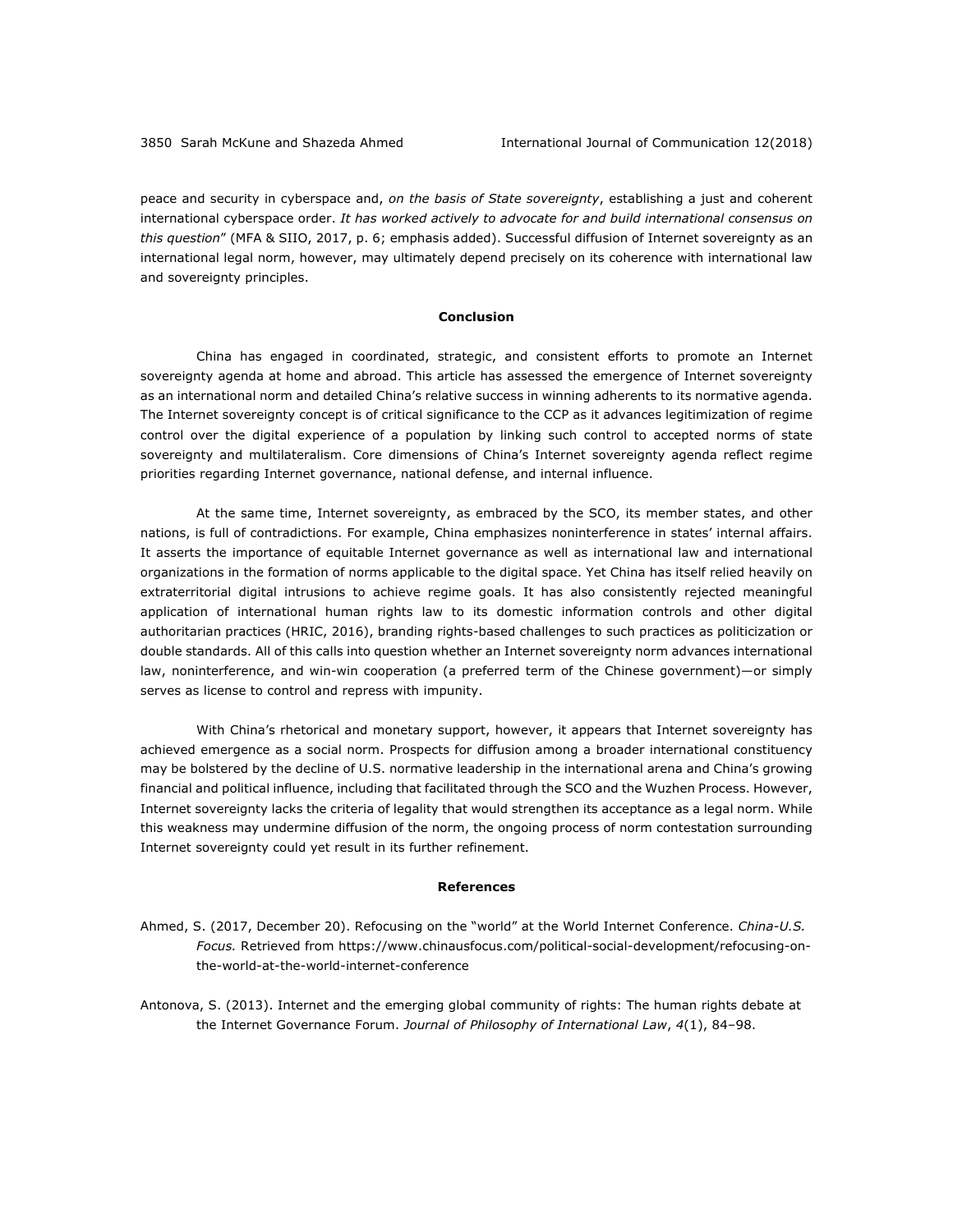Retrieved from http://www.academia.edu/9063864/INTERNET\_AND\_THE\_EMERGING GLOBAL COMMUNITY OF RIGHTS THE HUMAN-RIGHTS DEBATE AT THE INTERNET \_GOVERNANCE\_FORUM

- Areddy, J. (2015, December 17). Anti-Wikipedian translation at China's Internet conference. *Wall Street Journal*, China Real Time Report. Retrieved from https://blogs.wsj.com/chinarealtime/2015/12/ 17/anti-wikipedian-translation-at-chinas-internet-conference
- Bandurski, D. (2013, November 5). Guidance of public opinion. *China Media Project*. Retrieved from http://chinamediaproject.org/2013/11/05/guidance-of-public-opinion-舆论导向/
- Bandurski, D. (2015a, October 2). Thoughts on "Internet sovereignty." *Medium*. Retrieved from https://medium.com/@cmphku/thoughts-on-internet-sovereignty-ae18a125b89e
- Bandurski, D. (2015b, September 28). Two share a boat. *Medium*. Retrieved from https://medium.com/@cmphku/two-share-a-boat-a5a22b60744
- Ben-Josef Hirsch, M. (2014). Ideational change and the emergence of the international norm of truth and reconciliation commissions. *European Journal of International Relations*, *20*(3), 810–833.
- Brunnée, J., & Toope, S. (2010). The responsibility to protect and the use of force: Building legality. *Global Responsibility to Protect, 2, 191-212.*
- Carr, M. (2015). Power plays in global Internet governance. *Journal of International Studies*, *43*(2), 640–659.
- Cassese, A. (2005). *International law*. New York, NY: Oxford University Press.
- 沈雪石 [Chen Xueshi]. (2004, January). 论信息网络时代的国家安全 [On national security in the information network age]. 国防科技 [National Defense Science and Technology], 20.
- ChinaFile. (2013, April 22). *Document 9: A ChinaFile translation*. Retrieved from https://www.chinafile.com/document-9-chinafile-translation
- 中国信息安全 [China Information Security]. (2015). 上合组织举行首次网络反恐演习 [Shanghai Cooperation Organization conducts first anti-terror exercise]. (December 2015), 70.
- Citizen Lab. (2014, November 11). *Communities @ risk: Targeted digital threats against civil society*. Retrieved from https://targetedthreats.net/
- Deibert, R., & Crete-Nishihata, M. (2012). Global governance and the spread of cyberspace controls. *Global Governance*, *18*, 339‒361.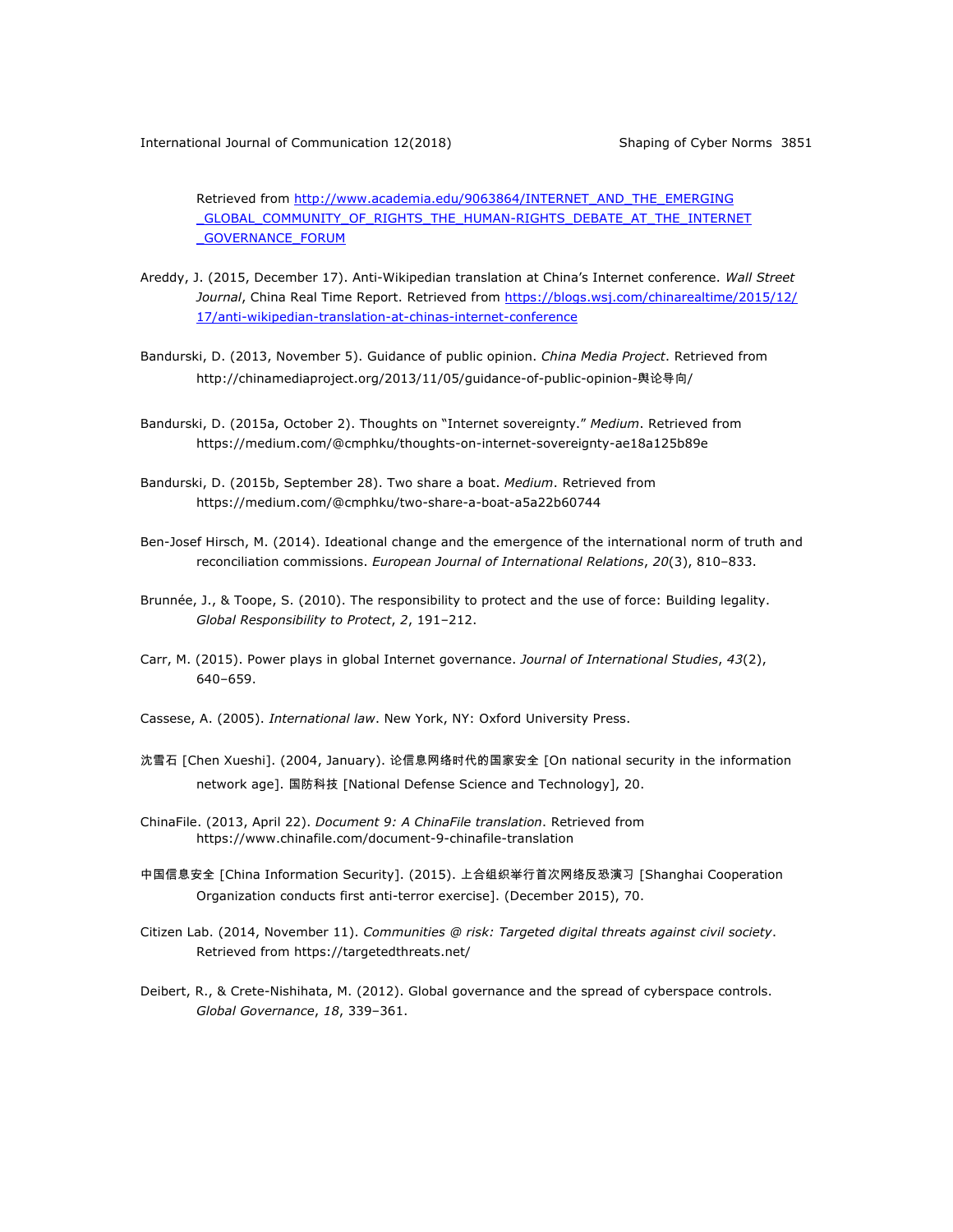- Deitelhoff, N., & Zimmermann, L. (2013). *Things we lost in the fire: How different types of contestation affect the validity of international norms* (PRIF Working Paper No. 18). Frankfurt, Germany: Peace Research Institute Frankfurt.
- Falcone, R., and Miller-Osborn, J. (2016, January 24). Scarlet mimic: Years-long espionage campaign targets minority activists. *Palo Alto Networks*. Retrieved from http://researchcenter.paloaltonetworks.com/2016/01/scarlet-mimic-years-long-espionagetargets-minority-activists/
- Finnemore, M., & Sikkink, K. (1998). International norm dynamics and political change. *International Organization*, *52*(4), 887‒917. Retrieved from http://www.ir.rochelleterman.com/sites/ default/files/Finnemore\_Sikkink\_1998.pdf
- Florini, A. (1996). The evolution of international norms. *International Studies Quarterly*, 40(3), 363-389.
- Horwitz, J. (2017, December 1). Starting this weekend, China celebrates its "open" Internet after a year of unprecedented censorship. *Quartz*. Retrieved from https://qz.com/1144001/this-weekend-chinacelebrates-its-open-internet-after-a-year-of-unprecedented-censorship/
- Human Rights in China. (2011, March). *Counter-terrorism and human rights: The impact of the Shanghai Cooperation Organization*. New York, NY: Author. Retrieved from https://www.hrichina.org/sites/default/files/publication\_pdfs/2011-hric-sco-whitepaper-full.pdf
- Human Rights in China. (2016, November). *The China challenge to international human rights: What's at stake?* New York, NY: Author. Retrieved from http://www.hrichina.org/sites/default/files/ hric\_upr\_mid-term\_assessment\_11.06.2016.pdf
- International Court of Justice. (1986). *Military and paramilitary activities in and against Nicaragua (Nicaragua v. United States of America)*. Merits, Judgment. I.C.J. Reports 1986, p. 14. Retrieved from http://www.icj-cij.org/files/case-related/70/070-19860627-JUD-01-00-EN.pdf
- 嵇兆钧 [Ji Zhaojun]. (2000). 网络安全,网络主权, 网络创新 [Network security, sovereignty, and innovation]. 世界网络与多媒体 [International Networks and Multimedia], *8*(10), 16‒20.
- Kaye, D. (2015, May 22). *Report of the special rapporteur on the promotion and protection of the right to freedom of opinion and expression* (A/HRC/29/32). UN Human Rights Council.
- Keck, M., & Sikkink, K. (1999). Transnational advocacy networks in international and regional politics. *International Social Science Journal*, *51*(159), 89‒101. Retrieved from https://onlinelibrary.wiley.com/doi/abs/10.1111/1468-2451.00179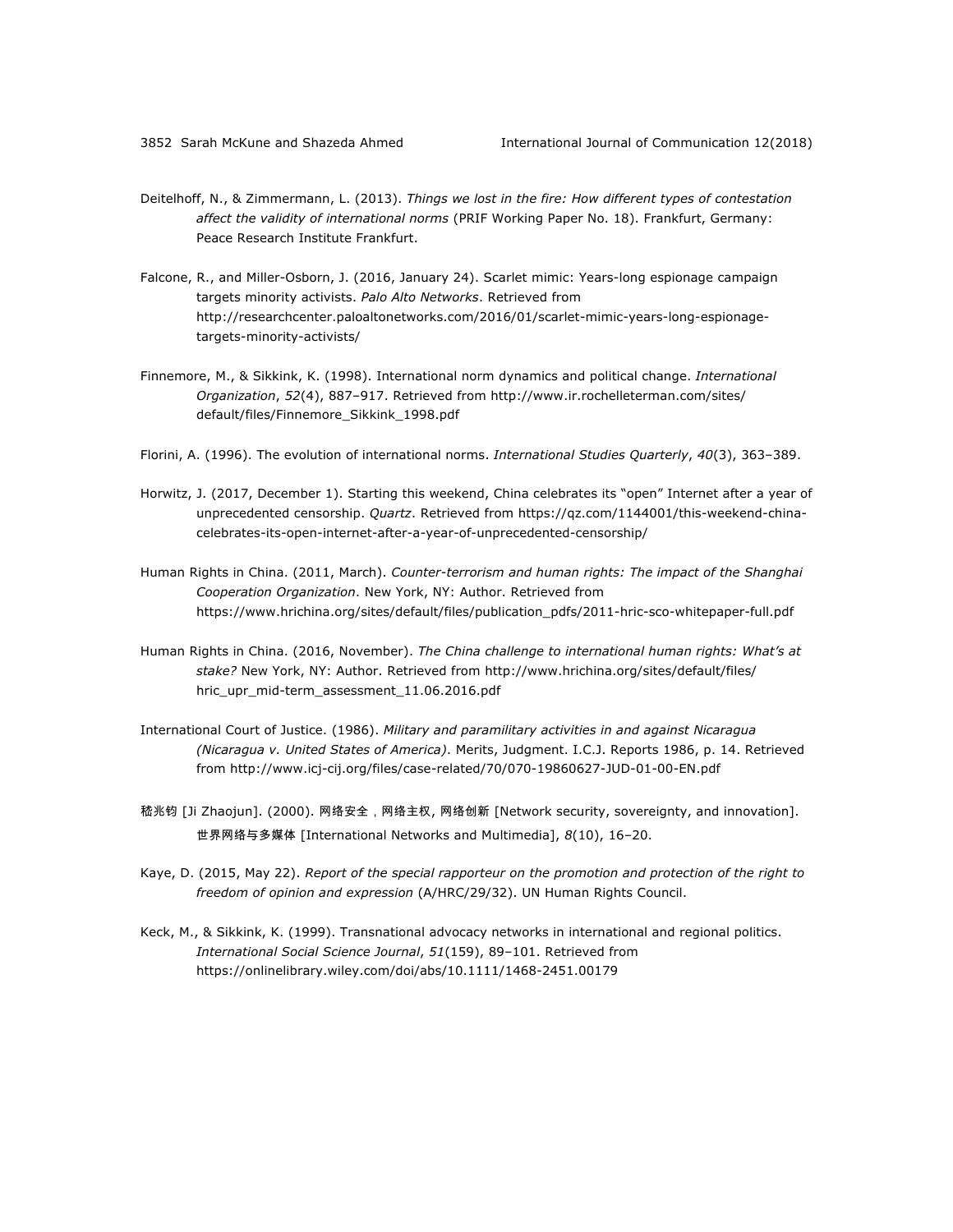- Krook, M., & True, J. (2010). Rethinking the life cycles of international norms: The United Nations and the global promotion of gender equality. *European Journal of International Relations*, *18*(1), 103–127.
- Kunig, P. (2008). Prohibition of intervention. *Max Planck encyclopedia of public international law*. Oxford Public International Law. Retrieved from http://opil.ouplaw.com/view/10.1093/law:epil/ 9780199231690/law-9780199231690-e1434
- 刘阳子 [Liu Yangzi]. (2012, November). 对国家网络主权的理解 [An understanding of states' Internet sovereignty]. 中国信息安全 [China Information Security], 65.
- 鲁炜 [Lu Wei]. (2016, March). 坚持尊重网络主权原则推动构建网络空间命运共同体 [Support respect for the principle of Internet sovereignty, promote construction of a shared destiny for cyberspace]. 中国 信息安全 [China Information Security], 36.
- Marczak, B., Weaver, N., Dalek, J., Ensafi, R., Fifield, D., McKune, S., . . . Paxson, V. (2015, April). *China's Great Cannon* (Research Brief). Toronto, Canada: Citizen Lab. Retrieved from https://citizenlab.ca/2015/04/chinas-great-cannon/
- Margolin, J. (2016, December 2). Russia, China, and the push for "digital sovereignty." *Global Observatory*. Retrieved from https://theglobalobservatory.org/2016/12/russia-china-digitalsovereignty-shanghai-cooperation-organization/
- McConnell, B. (2017, December 13). China cyber: Stepping into the shoes of a "major power." *The Diplomat*. Retrieved from https://thediplomat.com/2016/12/china-cyber-stepping-into-the-shoesof-a-major-power/
- McKune, S. (2015a, September 28). *An analysis of the International Code of Conduct for Information Security.* Toronto, Canada: Citizen Lab. Retrieved from https://citizenlab.ca/2015/09/international-code-of-conduct/
- McKune, S. (2015b). "Foreign hostile forces": The human rights dimension of China's cyber campaigns. In Jon R. Lindsay, Tai Ming Cheung, & Derek S. Reveron (Eds.), *China and cybersecurity: Espionage, strategy, and politics in the digital domain* (pp. 260‒293). New York, NY: Oxford University Press.
- Meiya Pico. (2018, March). Training. Retrieved from https://meiyapico.com/training/index.html
- Meng, Q. (2017, December). SCO joint anti-cyber terrorism exercise held in Xiamen. *CGTN*. Retrieved from https://news.cgtn.com/news/326b7a4d30637a6333566d54/share\_p.html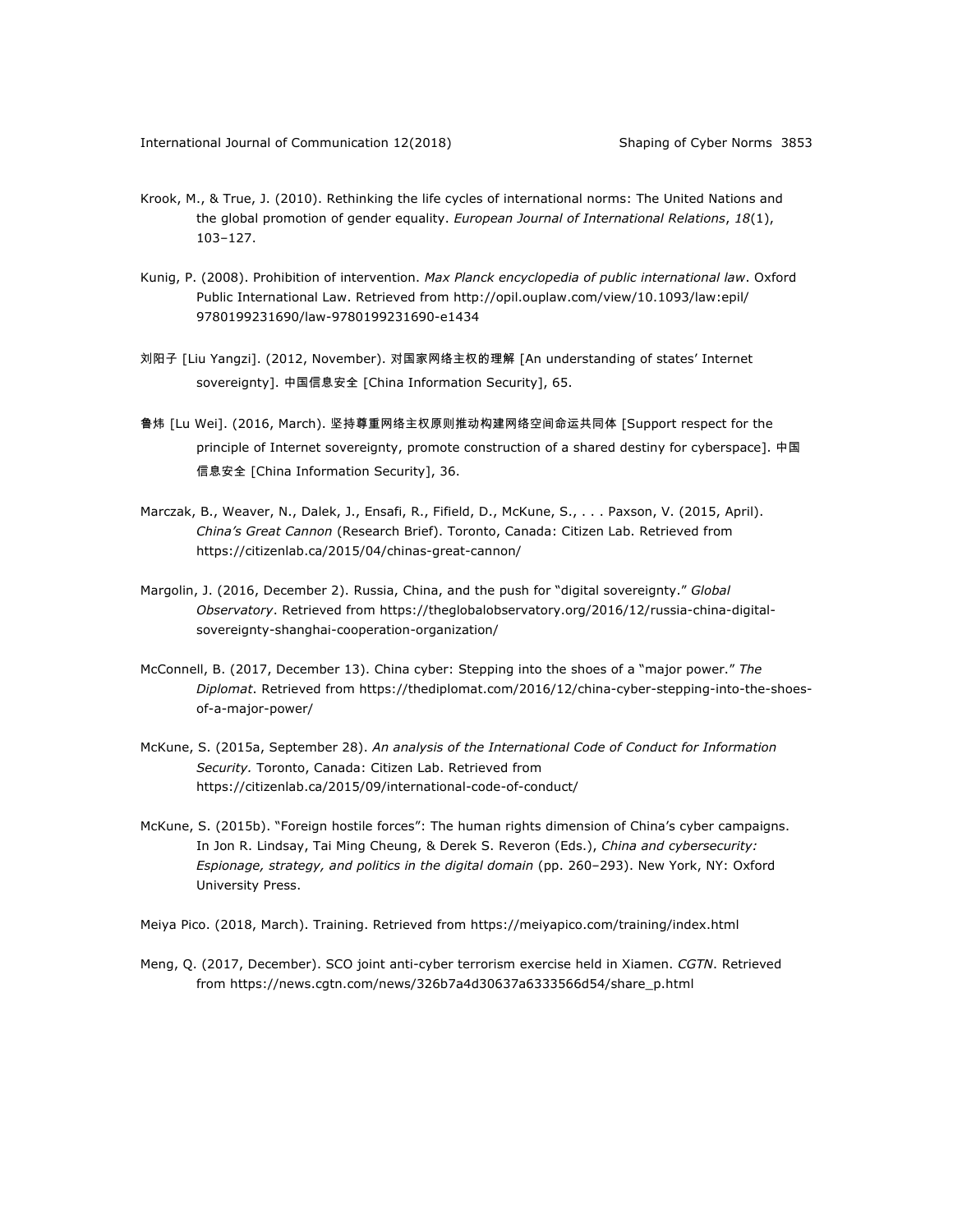- Ministry of Foreign Affairs of the People's Republic of China & State Internet Information Office. (2017). *International Cyberspace Cooperation Strategy.* CD/2092. Retrieved from https://undocs.org/CD/2092
- Mueller, M. (2017). *Will the Internet fragment? Sovereignty, globalization and cyberspace*. Cambridge, UK: Polity Press.
- Newman, E., & Zala, B. (2017). Rising powers and order contestation: Disaggregating the normative from the representational. *Third World Quarterly*, 1–18. Retrieved from https://doi.org/10.1080/ 01436597.2017.1392085
- Ran, J. (2017, March 15). American unrest proves China got the Internet right. *Foreign Policy*. Retrieved from https://foreignpolicy.com/2017/03/15/american-unrest-proves-china-got-the-internet-rightbeijing-great-firewall-censorship-trump/
- Ray, V., & Falcone, R. (2016, January 21). NetTraveler spear-phishing email targets diplomat of Uzbekistan. *Palo Alto Networks*. Retrieved from http://researchcenter.paloaltonetworks.com/ 2016/01/nettraveler-spear-phishing-email-targets-diplomat-of-uzbekistan/
- Roberts, A. (2017). *Is international law international?* New York, NY: Oxford University Press.
- Schmitt, M. (2017). Grey zones in the international law of cyberspace. *Yale Journal of International Law Online*, *42*(2), 1‒21. Retrieved from https://cpb-us-west-2-juc1ugur1qwqqqo4.stackpathdns .com/campuspress.yale.edu/dist/8/1581/files/2017/08/Schmitt\_Grey-Areas-in-the-International-Law-of-Cyberspace-1cab8kj.pdf
- Schmitt, M., & Vihul, L. (2014). *The nature of international law cyber norms* (Tallinn Paper No. 5). NATO Cooperative Cyber Defense Centre of Excellence. Retrieved from https://ccdcoe.org/sites/default/ files/multimedia/pdf/Tallinn%20Paper%20No%20%205%20Schmitt%20and%20Vihul.pdf
- SCO countries hold drill targeting cyber-terrorism. (2017). *Xinhua*. Retrieved from http://www.xinhuanet.com/english/2017-12/06/c\_136806108.htm
- Shanghai Cooperation Organization. (2001). *Declaration on the establishment of the Shanghai Cooperation Organization*. Retrieved from https://www.hrichina.org/sites/default/files/PDFs/ Reports/SCO/2011-HRIC-SCO-Whitepaper-AppendixA-SCO-Docs.pdf
- Shanghai Cooperation Organization. (2009). *Agreement between the governments of the member states of the Shanghai Cooperation Organization on cooperation in the field of international information security*. Unofficial translation by NATO CCDCOE. Retrieved from https://ccdcoe.org/ sites/default/files/documents/SCO-090616-IISAgreement.pdf